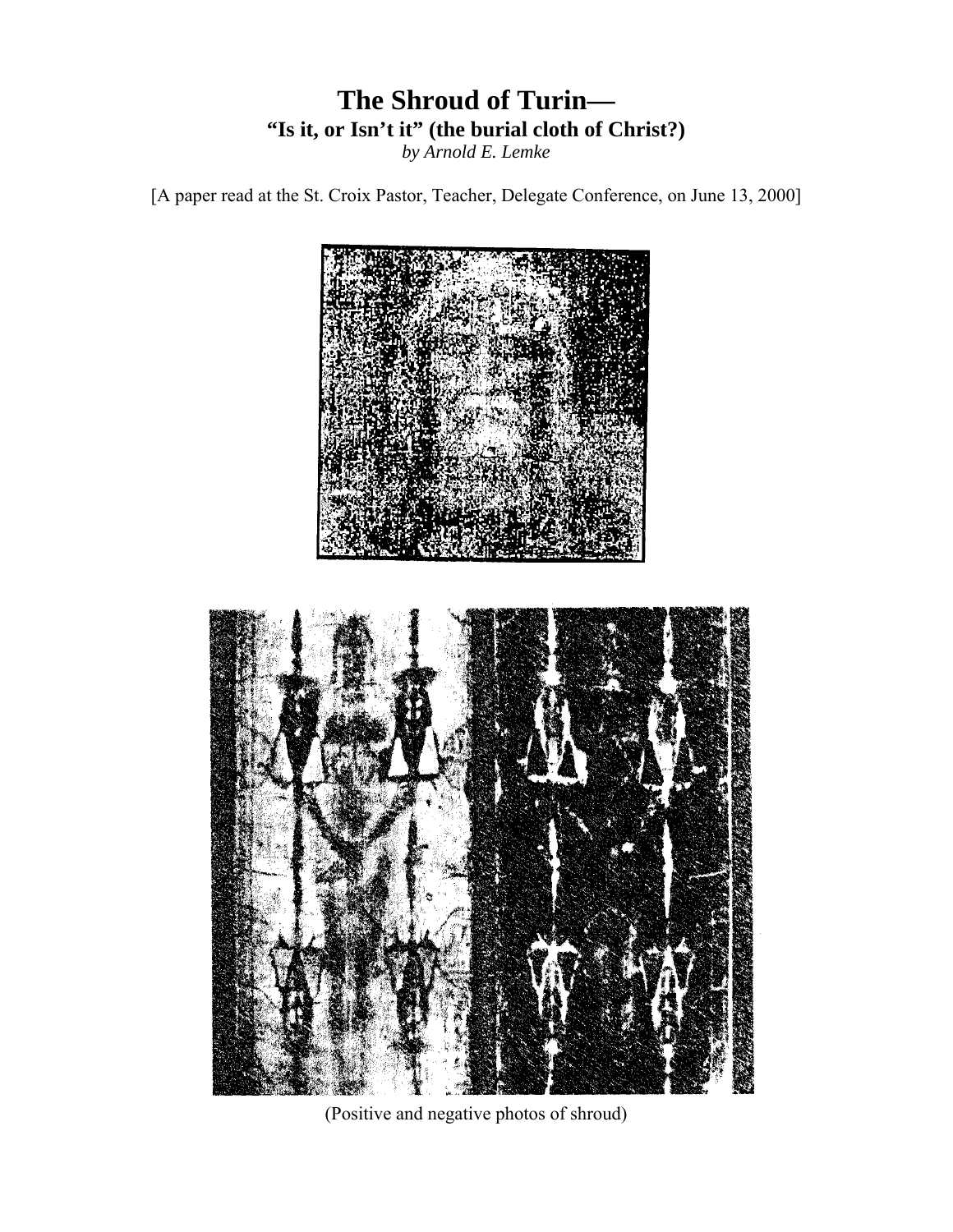

(Depiction of burial)

#### **Introduction**

The Shroud of Turin - a truly ancient piece of linen that has been in the public eye and the center of controversy for ages. Upon it - the apparent image of a man bearing the marks of crucifixion. Many see in this image parallels to the biblical account of what occurred with Jesus Christ as recorded in the gospels. But what was the source of the image? The hoax of a clever forger, or the true impression of a crucified victim? What meaning (if any) does it have for us who see in it parallels to the gospels, and perhaps a possible source for a better understanding of the scriptural account of Jesus' death and burial?

Christians have long been skeptical about such presumed relics from the past and rightly so. Lutherans in particular have reacted negatively to the commercialism so often attendant to these relics; to the accounts of "supernatural healings;" to the all-too-frequent revelation of obvious hoaxes and outright fraud. More importantly, we know and believe that the truth of Scripture and of the Christian faith does not rest upon any such items from the past interesting as they may be, whether actual historical and archeological discoveries or not. It rests upon the clear word of our God himself and his inspired, inerrant account of Jesus' life, death, and resurrection set forth as the age-old plan of atonement for mankind. Scripture is endowed with the quality of "ἀ αὑπιστία"—*self-validation*—and so requires no certification from any other source. Comparatively recent discoveries of ancient cities long ago recorded in the Bible, and inscriptions holding such previously unsupported names as "Pontius Pilate" and "House of David" are interesting to Christians and can be helpful in some ways to Biblical scholarship, but are not by any means determinative. New and better studies can change the significance and meaning of such discoveries, or even discredit them altogether. God's word does not change, and it's meaning for us is not dependent upon any such artifacts. "God's word is our great heritage, and shall be ours for ever" we rightly sing from our Lutheran hymnals. That word has never needed historical or archeological certification to be true and efficacious for our lives or our souls. It is, and is to be, believed and **lived** 

And yet...and yet...we humans still have minds that sometimes wonder. We also don't mind having Bible teaching and our beliefs seemingly validated by something more concrete than just statements of faith if or when such "evidence" becomes available. So, it doesn't hurt to be able to demonstrate from the tested laws of science and common experience that new life does not spring up spontaneously as once believed from the warming mud of a river bank, but comes only from pre-existing and previously created life as Gen. 1 clearly tells us. Or to be shown from experimentation that there are defined limits to how far changes can go in a life form (or "kind") in any natural setting. Or to find that any number of the people, places and events of Bible times can be pinpointed by ancient inscriptions or archeological relics. Our minds willingly accept such apparent facts which parallel the biblical account if and when they become available, helping to satisfy both our sense of logic and completeness, as well as our hearts. We could do without them, of course, since the writer to the Hebrews speaks truly when he says, "Faith is being sure of what we hope for, and certain of what we do not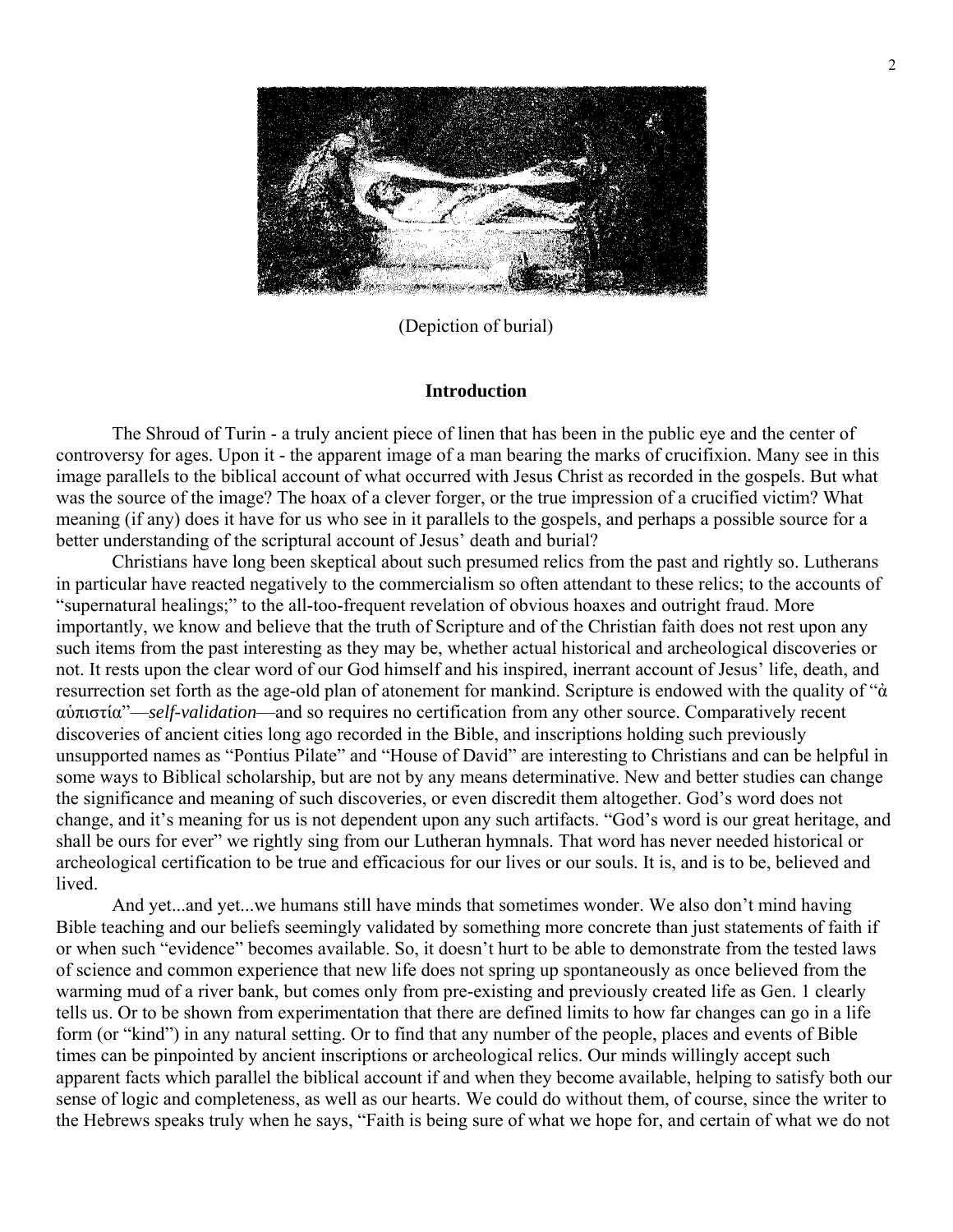see."<sup>1</sup> But for any number of people, such information can and does play a helpful role in providing some measure of reassurance as to its historic reliability, possibly removing roadblocks which at times may cause one to struggle—or simply to doubt.

That, perhaps, is where the interest in the Shroud of Turin lies for many. It is well known that through the centuries, especially in the superstitious Middle Ages, this shroud was viewed by people as an unusual icon among the rest, one that seemed to have a certain unique legitimacy about it due to the faint still unexplainable figure depicted on it. For some individuals, it was a mystery that needed to be solved (or debunked); for others, it has been simply an intellectual curiosity. But for any number of Christians versed in the gospel accounts of the crucifixion and burial of Jesus, the questions raised often are, "Just what is going on here?" Or perhaps, "What, if anything, might be learned from it?" Or just, "Who cares?!"

Your essayist had similar questions himself with such matters years ago. Coming out of a public school background, he appreciated the creationist writings he later encountered not available there which helped to sort out his thinking on the creation/evolution debate and better align it with his Scripture-directed beliefs. As to the Shroud of Turin, the first real awareness of this relic came when in Israel with a group of members on a LCMS-run tour in the early 1980's which had recruited Dr. Paul Maier as one of several guest lecturers. While speaking to the probability of the correct locations of certain traditional sites in the Holy Land, and faced with a question regarding that shroud which was under intensive study, Dr. Maier then stated that in his judgment it was about "95% probably authentic." Not all people will approach the study of this relic from the past in the same way. Some truly accept its authenticity as the burial covering of Jesus almost as a matter of faith. Others have fallen into the trap of superstition, venerating it in the vain hope of perhaps receiving some special help or healing. Still others may simply dismiss it out of hand for strong personal or perhaps simply uninformed reasons. Many will fall somewhere in between, or care not at all. This may be in the spirit of Martin Luther who wrote in the Large Catechism in this context: "All that (relics) is a dead thing which can sanctify no one. God's Word is the treasure which sanctifies everything."<sup>2</sup>

 Our goal with this study will be to attempt an objective look at this famed relic from the past now known as the Shroud of Turin, first from a scriptural, then an historical and scientific perspective, closing with a final evaluation. No matters of faith are involved. As a result of this study, however, we may be able to satisfy any curiosity we might have personally (if there), or at least be better positioned to advise our people on questions which they might set before us regarding this well-known object. We may also gain through it a better understanding of certain Jewish practices of 2000 years ago, and thereby perhaps a clearer understanding of the Bible's own account of our Lord's death, burial, and resurrection.

#### **I. Scripture Study**

Passages which may be related to the shroud and its "markings" are:

John 18:22: "When Jesus said this, one of the officials nearby struck him in the face..."

John 19:1: "Then Pilate took Jesus and had him flogged."

John 19:2: "The soldiers twisted together a crown (στέφανος—garland, wreath, chaplet) of thorns and put it on his head."

Mt 27:30: "The soldiers...took the staff and struck him on the head again and again."

John 19:18: "Here they crucified him, and with him two others..."

John 20:25: "Unless I see the nail marks in his hands...and put my hand into his side..."

John 19:34: "One of the solders pierced Jesus'side with a spear…"

Mt 27:59: "Joseph took the body, wrapped (ἐντυλίσσω—wrap) it in a clean linen cloth (σινδών)..."

Mark 15:45-46: "(Pilate) gave the body to Joseph. So Joseph bought some linen cloth (σινδών) took down the body, wrapped (ἐνειλέω—wrap up) it in the linen (σινδών) and placed it in a tomb…"

 $<sup>1</sup>$  Hebrews 11:1</sup>

<sup>&</sup>lt;sup>2</sup> Luther's Large Catechism, Section 91, page 607, Triglota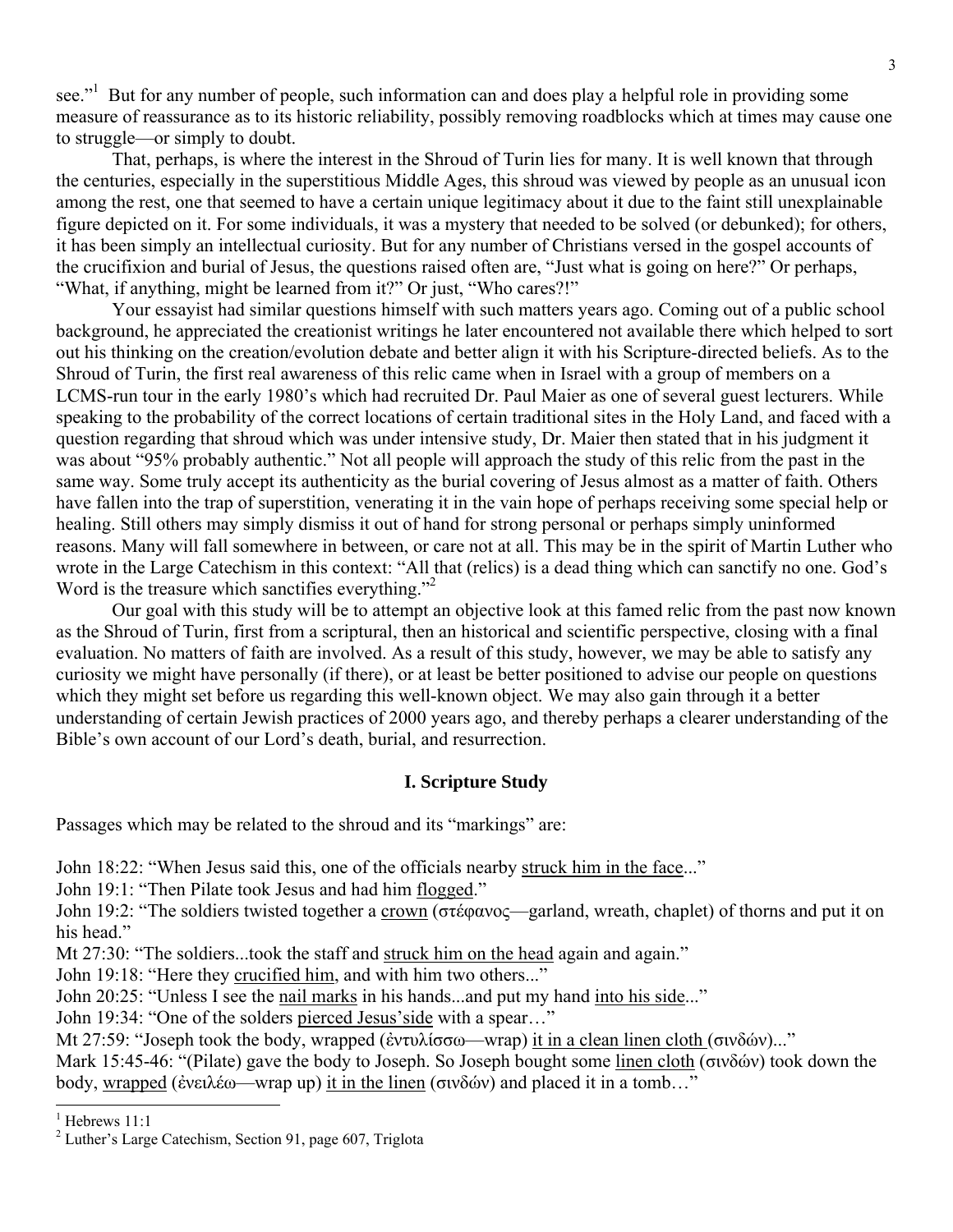Luke 23:53: "(Joseph) wrapped (ἐντυλίσσω) it in linen cloth (σινδών) and placed it in a tomb..." John 19:39-40: "Joseph was accompanied by Nicodemus...Nicodemus brought a mixture of myrrh and aloes, about 75 pounds. Taking Jesus' body, the two of them *tied* it (δέω—tie, bind; wrap??) by strips of linen (ὀθόνιοις—dat. of means) in company with the spices. This was in accordance with Jewish burial customs." Luke 24:1: "On the first day of the week, very early in the morning, the women took the spices they had prepared and went to the tomb."

Luke 24:12: "Bending over, Peter saw the strips of linen ( $\delta\theta$ όνια) lying by themselves..."

John 20:6-7: "Simon Peter... saw the strips of linen (ὀθόνια) lying there, as well as the burial cloth (σουδάριον) that had been around (ἐπί) Jesus' head. The cloth was folded up by itself, separate from the linen strips (ὀθόνια)." (Literally: "…not lying with the linen strips but apart, folded up (ἐντυλίσσω), in a place by itself."

A short summary of these events from the partial narratives each gospel provides would be:

- 1. Jesus was subjected to Jewish and Roman abuse and torture by: -being repeatedly struck in the face with a fist -being hit on the head with a staff, flogged -having a "crown" of thorns forced on his head -crucified with nails through "hands" and feet -a Roman spear thrust into his side
- 2. Jesus' burial was initiated by Joseph's request to Pilate, followed by: -being wrapped with a linen cloth by Joseph, placed into a tomb; or perhaps first: -being bound at hand and foot with strips of linen, with myrrh and aloes added -the various burial wrappings noted by the disciples after the resurrection including the linen strips where the body was, and another "linen cloth" (σουδάριον/σινδών?) folded up but set apart from these linen strips -women planning to bring additional spices later to also anoint the body (no new wrappings)

The key words here (Vine, Souter, others) are:

"σινδών" - larger linen cloth as used for garment (Mk. 14:51), burial shroud, sheet, curtain "σουδάριον" - "sweat cloth", various kinds of linen cloth, towel, handkerchief "ὀθόνιον" - diminutive of "ὀθόνη" - sheet," strips of cloth especially linen

There are several challenging interpretative questions encountered in these accounts which are otherwise mainly straight forward narratives of the death and burial of our Lord. Different details are to be found, of course, and different terminology used by the various gospel writers as one would expect with the testimony of several eye witnesses or if the writers intended to speak to different audiences. One notes first that "στέφανος" has several possible meanings in addition to the common "crown" (of thorns) especially "chaplet," the significance of which may be evident later; "διάδημα," the true "royal crown," is not used here. Also, "χείρ" or "hand" can well include the wrist area immediately attached to the hand as distinct from the arm bones above, since the Greek has no common word to distinguish the wrist from the hand itself.

The most difficult questions have to do with the apparent conflict between the accounts of the burial and wrappings provided by the first three gospels on the one hand, and the single account translators usually provide from the Gospel of John on the other. Matthew, Mark and Luke state clearly that the body of Jesus was wrapped in a "σινδών"—a large linen sheet or garment—and then placed into the grave. The major translations of John's account (KJV, NIV, GWN, NASB) seem to indicate a somewhat different picture of how the body was wrapped. These speak of it being done with strips of cloth along with spices, perhaps not that different from the "mummy wrap" concept of Egyptian burials; and with the addition of a "face cloth" as also in the Lazarus story also by John. How do we reconcile these two accounts of Jesus' burial? Is it possible that the body of the Lord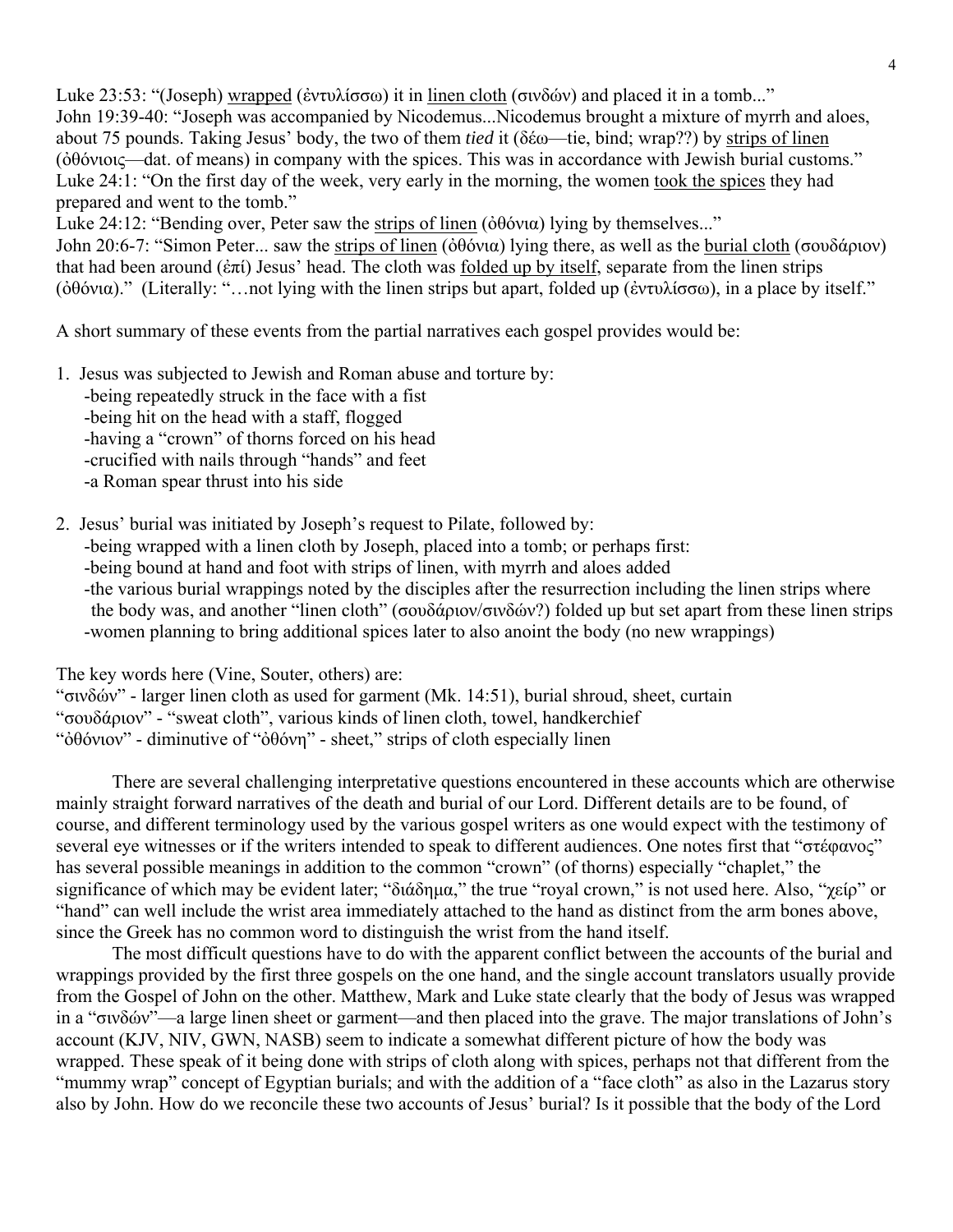was double wrapped as some commentators have suggested?<sup>3</sup> Or that the large linen cloth was torn into strips (an assumption) and these then used to wrap him? Or might there be some other explanation for the very different approaches that these gospel writers appear to provide? And finally, how does this ail harmonize with John's concluding statement that the burial of Jesus took place "according to the custom of the Jews?"4

Let's begin with the accounts of the three synoptic gospels where the terminology is simple and clear: Jesus body was "wrapped" (ἐνειλέω, ἐντυλίσσω) in a "large linen cloth" (σινδών) and then placed into the grave. The Greek is quite straightforward here and provides a clear picture of what occurred. The problem comes with the parallel account from John.<sup>4</sup> If John is here describing just the same actions and materials as the synoptics (which seems to be the presumption of most translators) then there would be an apparent conflict—a tying or wrapping up in "ὀθόνια" (strips of linen). But, looking more closely, we note that John actually uses quite different terminology from the others. He uses "δέω" instead of one of the three Greek words used specifically for wrapping; the basic meaning of "δέω" is to "tie, bind." He uses "ὀθόνια" and "κειρία"—"small linen strips," "cords"—to describe the material used for such a tying here and in the similar account of Lazarus.<sup>5</sup> It is quite a stretch to try make these come out the same as "σινδών"—"large linen cloth"—as in the first three gospels.

Perhaps the answer or solution to this apparent problem is that John, an eyewitness of these events, was not in fact speaking to exactly the same part of the burial activity as the other three writers who received their information second hand, but to a quite different aspect of the process of which he personally was aware and which is not that well known today. Taken literally, John appears to be saying that the body of Jesus was "tied with linen strips" (ὀθόνια) in connection with his burial. If we then use his account of the burial of Lazarus some chapters earlier to help with the interpretation of just what is meant ("the feet and hands bound with cords")<sup>5</sup> we would have to say this tying of Jesus also probably was applied to the hands and feet, not to the whole body. The Lazarus account goes on to say, "λύσατε—loose/untie him" (KJV); (not: "take off the grave clothes" - NIV) and let him depart." Then the picture becomes clear and the items mentioned later in the gospels that were found by the first visitors to the grave, the linen strips and the folded cloth, can be put into better perspective. The gospels are not in conflict—no Scripture is. Rather, it is much more likely that our understanding of Jewish burial practices simply has not been that clear now after a span of almost 2000 years. And it may have been a preconception or simple misconception on the part of both early and later translators that attempted to force from John's words a parallel meaning to the first three gospels in regard to the wrapping of Jesus, when in fact he was speaking to something quite different—a tying of the limbs to hold them in position at the time of burial due to rigor mortis rather than a separate wrapping or covering of the entire body with strips. That is the conclusion your essayist has been brought to by this study. It may not be the last word on the subject by any means, but an interpretation to be considered in any exegesis of these passages, if not also with the illustrations used of the burial of Jesus (and Lazarus) in Christian educational materials.

Another difficult question is the meaning in this context of the "σουδάριον" which John states had been tied or wrapped around (περιδέω) the head of Jesus. The determination to be made is whether this is a reference to just a relatively small face/head binding or covering of some sort used at death, or whether it is in fact a more generic term chosen for the same "σινδών" which the other gospel writers speak of and which also would have been "wrapped around" the head (while covering the rest of body as well). "Σουδάριον" is the word also used earlier by John in connection with Lazarus when he struggled out of the tomb and needed help to be released from his grave cloths and ties. One finds in its other New Testament usage<sup>6</sup> that they speak of a "σουδάριον" or "piece of cloth" in a different context, this for wrapping up and hiding money, or to aid in a healing, indicating a somewhat broader meaning for this word than just a grave connection. In this particular context, and since we have searched in vain for reference to face cloths or napkins in common Jewish burial practice in any period, we may be best advised to stay with the simplest and most obvious interpretation. Some indeed believe that John

<sup>&</sup>lt;sup>3</sup> "The People's Bible -John" p. 255 (see end note)

 $4$  John 19:39-40

<sup>5</sup> John 11:44

<sup>&</sup>lt;sup>6</sup> Luke 19:20; Acts 19:12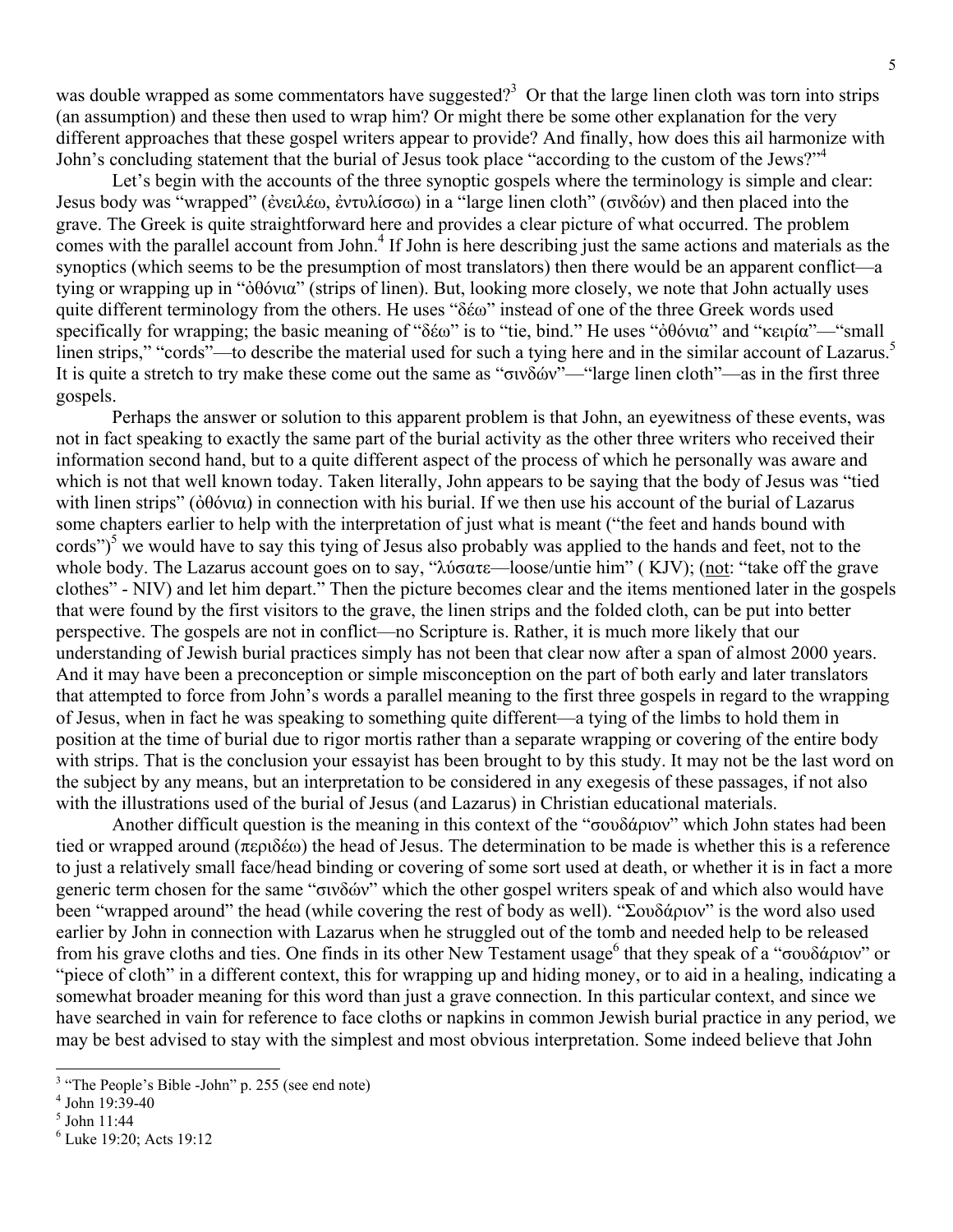may be referring here to a simple binding cloth sometimes used to hold the jaws in a closed position at death, a practice Jewish historians say was often employed. But the statement that this σουδάριον was "folded and set aside" would indicate a more likely possibility - that he is here pointing to a larger cloth, namely the same basic burial cloth ("σινδών") that the other evangelists speak of, perhaps as a play on the word "sweat cloth" (this for the whole body, not just the face). That would be our preferred interpretation.

It is also possible, of course, that there was in fact a true face cloth ("*schweisztuch*" - Luther) used for a brief time perhaps to help cover the head or face of our Lord while being taken on a carrier to the grave and then left there, with the main linen wrapping cloth later having been taken away from the grave by the time Peter arrived on Easter morning—but this is speculative. In this connection, it is also of interest that the three accounts of Matthew, Mark and Luke all state that shortly after Joseph wrapped the body of Jesus in the larger linen cloth ("σινδών"), the body was placed into the tomb. The account from John of the binding of Jesus with linen strips does not connect that action with the placing in the tomb so clearly or closely, perhaps an indication that this could have taken place separately prior to the wrapping. It simply states several verses later that the tomb was where the body was placed.

What should be helpful to us is the statement that all done here was "in accordance with Jewish burial customs."<sup>7</sup> Just what exactly 1<sup>st</sup> century Jewish burial customs were and how consistently carried out, quite frankly, has not been that easy to establish. One source<sup>8</sup> has noted that "an account by Maimonides, a  $12<sup>th</sup>$ century Jewish scholar at Cordova, parallels what can be constructed from the  $4<sup>th</sup>$  century Talmud,  $2<sup>nd</sup>$  century Mishna, and biblical accounts: 'After the eyes and the mouth are closed, the body is washed; it is then anointed with perfumes and rolled up in a sheet of white linen in which aromatic spices are placed'" Another states that Gamaliel II (110 AD) at a time of frequent extravagance sought to set the standard for future burials by "introducing the custom of burying the dead in simple linen dress" with the result that even today the use of a simple shroud is also listed as the recommended procedure for the Orthodox.<sup>9</sup> Following our practice of allowing clearer Scripture to help interpret other that may be less clear, we should pay note again to John's reference to Lazarus coming forth which states that only the hands and the feet were "δέω" - "bound" with "κειρία" - "cords, bands". No where either in Scripture or Jewish tradition does the practice of wrapping the whole body with strips of cloth and spices appear to be recorded as a common or traditional practice of the Jews. The simple sheet, the tying of limbs and perhaps the jaw,<sup>10</sup> with spices placed "μετά" - "in company with" - the body, would appear to be the "traditional" practice John is referring to based on what information we have from Jewish sources and the gospels.

Beyond this there do not appear to be noteworthy exegetical problems, conflicts, or major variations in text which one looking into this subject has to struggle with. How to explain the linen cloth that was "set apart, folded up by itself"10 when by rights it still should have been laid out as if covering a body? One could speculate that Jesus had done this with the shroud after the resurrection, or the angels when they came in later. But why not another set of likely candidates—the group of women who came to the tomb and "when they entered it they did not find the body of Jesus"?<sup>11</sup> It would not be unreasonable to infer that these women may have taken up the burial shroud lying there to inspect it, found it empty except for the linen strips or cords, and folded it back neatly rather than just dropping it in a pile. (The plans of these women to come back to the tomb in order to bring additional spices, though perhaps not part of the "traditional practice," can be understood as a special act of reverence inspired by love and respect for someone as special as Jesus was to his group of followers.) This would explain John's comments on what he and Peter found and why.

A somewhat obscure but still relevant aspect of this burial is the fact that the Scriptures do not tell of the body of Jesus being washed first before burial as customarily done in the case of natural deaths in many societies including Jewish. One might expect that had this in fact taken place it would have been recorded.

<sup>7</sup> John 19:40

<sup>8</sup> Current Anthropology, Vol. 24, p. 9 (see end note)

<sup>&</sup>lt;sup>9</sup> Ency. of Jewish Concepts, p. 531

 $10$  John 20:7

 $11$  Luke 24:3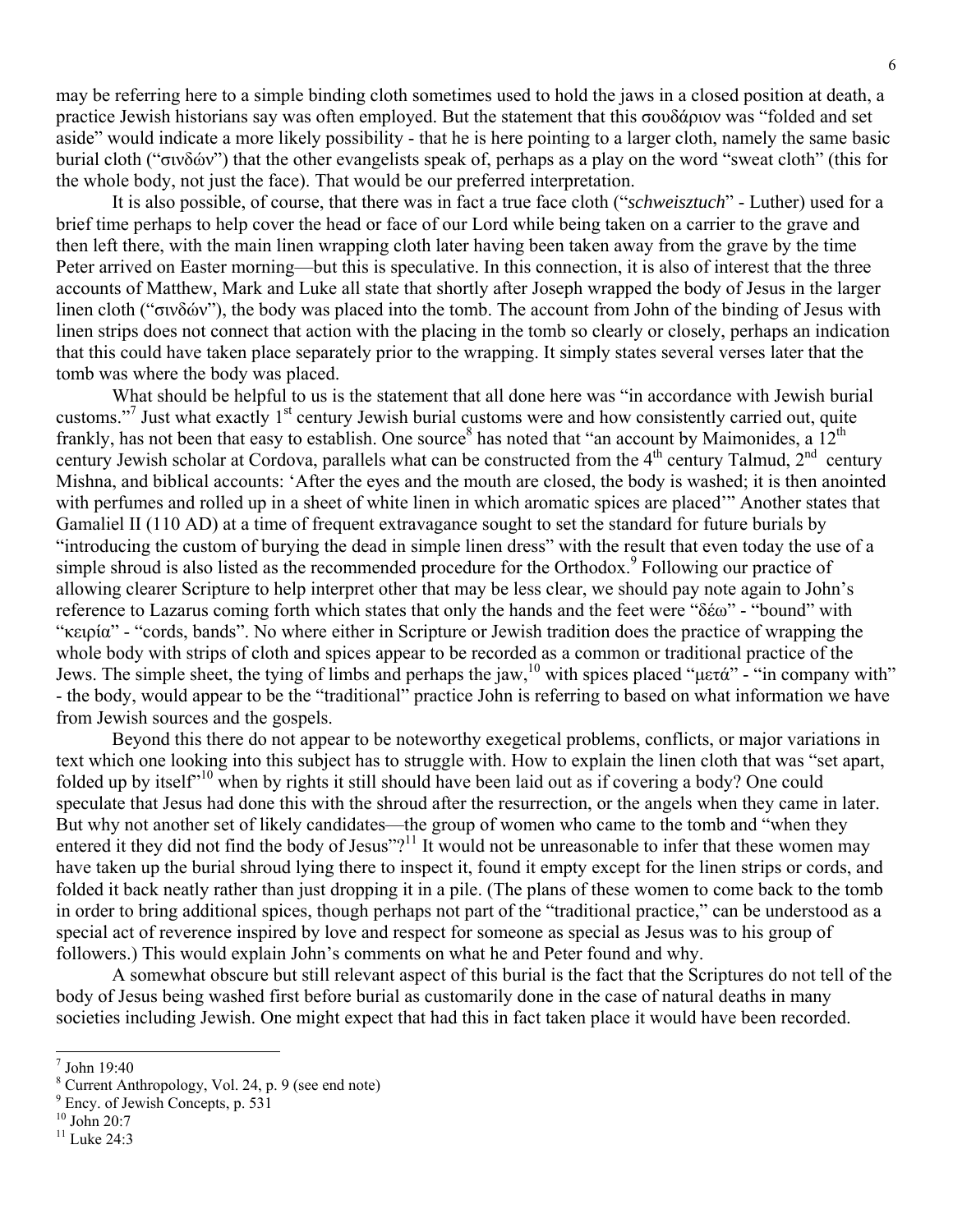Several explanations are possible, the most obvious being that the press of time simply did not allow for the traditional washing so near the onset of the Sabbath ("as evening approached").<sup>12</sup> As a consequence, the Lord's body would have been covered quickly with the shroud by Joseph assisted by Nicodemus without a washing, and the limbs tied in place with the strips or cords of linen when they arrived, with the spices also quickly placed around. There is no indication of any additional washing or final wrapping being planned after the Sabbath when it is stated that the women were preparing to return, something in any event that was proscribed by Jewish laws against moving or lifting a buried corpse. The more probable answer for such a lack of washing may be found in the fact that Levitical law then and to this day ("Code of Jewish Law") decrees that when a Jew dies as a result of execution or other shedding of the blood ("life blood" in contrast to incidental injuries), this blood was not to be washed off or disposed of but the victim simply wrapped and buried with it, an ancient but still practiced application of Lev. 17:10-12, which would then have precluded any such washing.<sup>13</sup>

It is possible, of course, that even under these extreme circumstances the body of Jesus was initially covered with a traditional shroud at the grave site and then given a quick partial washing by Joseph, Nicodemus or others present somewhere during the process of burial. This fact may simply not have been detailed in the gospels, as there is silence with other burial possibilities of that day which have been referenced or inferred such as the closing of the eyes with coins,<sup>14</sup> flowers with the body, etc. No final conclusion can be reached from such arguments of silence, of course. One ancient parchment from Egypt believed by some scholars to have come from a lost "Gospel According to Peter" and referenced by theologians as far back as 190 (bishop of Antioch) and 253 (Origen) does refer to a washing but obviously with lesser authority since not part of the canon. This "gospel" states: "And (Joseph) took the Lord and washed him, and wrapped him in a linen cloth, and brought him to his own tomb, which was called the Garden of Joseph."15 For our purposes there is no real significance in either case except to the extent one might wish to draw a connection with the markings that are "evidence" imprinted on the Shroud of Turin as many have sought to do. In this case, an unwashed body might prove helpful in providing a possible explanation.

In summary, one may be inclined toward the evaluation of LCMS seminary professor Dr. David Scaer in the Jan. 1979 CTQ: "The image on the shroud fits perfectly the accounts of the suffering and death of Jesus portrayed in the Gospels...There is therefore no valid theological objection to identification of the Shroud of Turin as the shroud in which Jesus was buried."<sup>16</sup>

#### **II. Shroud history**

The clearest confirmed record of what is now commonly known as the Shroud of Turin begins in Europe in the mid-1300's with its coming somehow into the possession of a certain Geoffrey de Charney, a well known and heroic French knight. Unique to this relic in contrast to most others of that time was the extraordinary impact it had on those who possessed it, as well as on others who also sought its ownership or made copies for sacred use elsewhere. This took place in an era when the last of those religio-political military expeditions known as Crusades were being undertaken purportedly to free the Holy Land from the Moslems (but often with other strategic or commercial motives) and whose conduct at times brought much discredit upon their participants. The Hundred Years' War was then raging between France and England. There was much competition among the various political and religious entities of the day for "true relics of the cross" which might attract pilgrims hoping for a religious or healing experience, often motivated by possible financial benefits for those communities that could claim them. During the years that followed de Charney's sudden and unexplained acquisition of the shroud, literally dozens of references were made to this unique relic which are still to be found in a variety of European church and court records detailing its movement before it found a more

 $12$  Mt 27:57

<sup>&</sup>lt;sup>13</sup> Unlocking Secrets of Shroud, p. 74

<sup>&</sup>lt;sup>14</sup> Current Anthropology, p.9 (end note)

<sup>&</sup>lt;sup>15</sup> Man Of The Shroud Washed, Zugibe (www.shroud.com)

 $16$  CTQ, Jan. 1979, p. 47 (see end note for more of quote)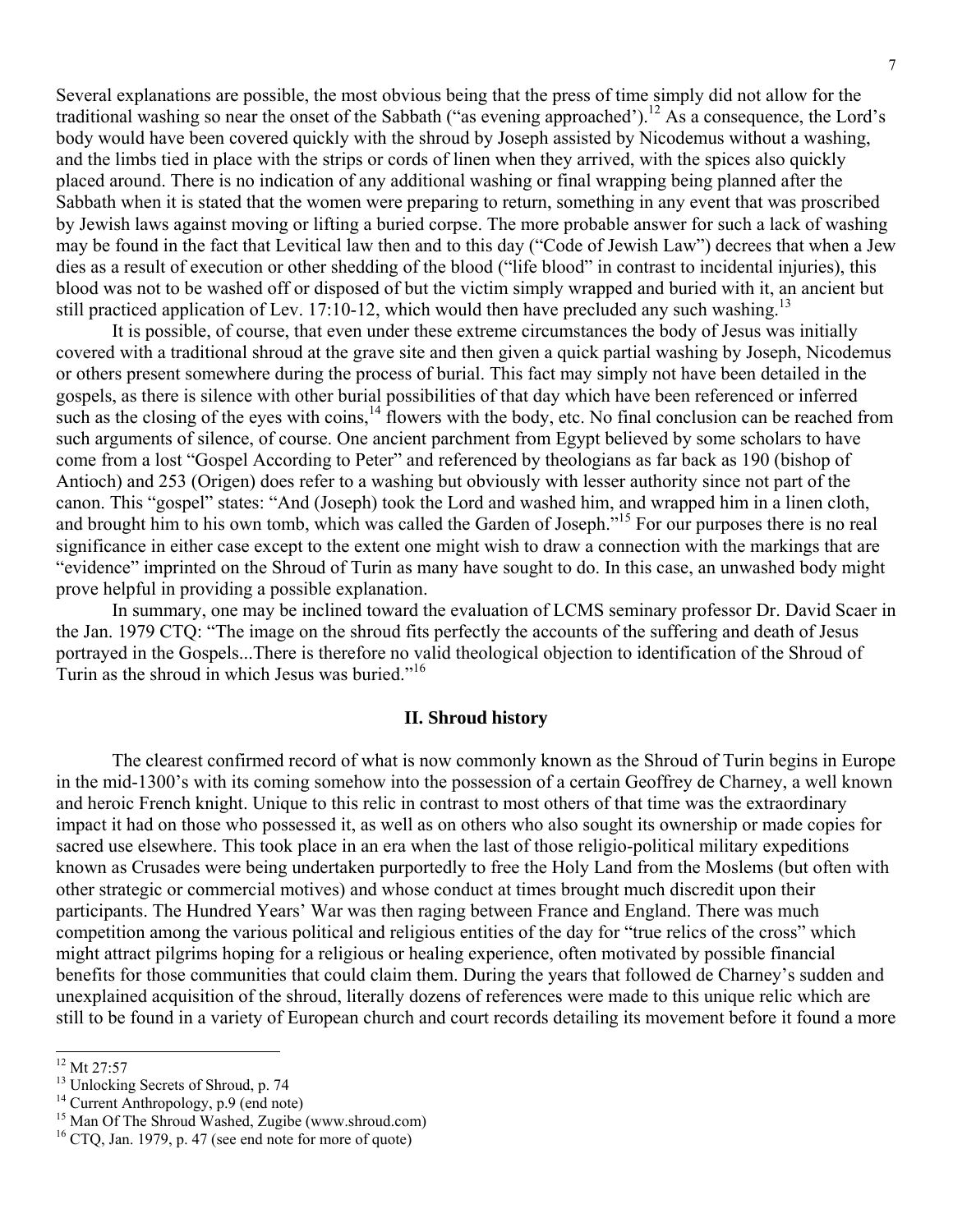or less permanent home under the protection of the House of Savoy in Turin, Italy, around 1578. Following are just a sampling of these: $17$ 

- 1349 Geoffrey de Charney reports to Pope Clement VI his intention to build St. Mary's church of Lirey, probably to hold the shroud in his possession
- 1357 Expositions of the shroud begin, large crowds of pilgrims attracted, souvenir medallions struck; Bishop Henri states doubt and orders the expositions halted; pope overrules
- 1389 King Charles VI of France orders the shroud to be seized; cloth is described as bearing the double image of a crucified man
- 1418 Due to danger from marauding bands, shroud moved to Montbard for safety
- 1449 Shroud exhibited in various places including Liege, Belgium, by Margaret de Charney
- 1457 Margaret threatened with excommunication if shroud not returned to Lirey
- 1465 Duke Louis I dies at Lyon; acquisition of shroud stated as his greatest achievement
- 1473 Shroud transferred to Turin, Italy
- 1483 Inventory describes shroud as "enveloped in a red silk drape, kept in a case decorated with silver-gilt nails, and locked with a golden key"
- 1502 Shroud deposited in Chambrey in a special cavity behind the high altar, secured by an iron grate with four locks, each opened by separate keys
- 1509 A new silver casket created for the shroud
- 1532 Fire in the church melts parts of the casket severely scorching the shroud before rescue
- 1534 Nuns repair the shroud sewing on a backing cloth and patches over some damaged areas
- 1578 Shroud returns to Turin
- 1606 Public showing of shroud attracts 40,000 pilgrims
- 1737 Showing of shroud to mark or "bless" a royal wedding

And so it went, this just a sampling of the many records of the Shroud of Turin's known history and travels about Europe as researched and recorded by various scholars and interested individuals in recent years. Chief among these has been Ian Wilson, a well known English author and newspaperman, and without a doubt the most balanced and respected of the many shroud students and chroniclers, whose *The Shroud of Turin* and *The Blood and the Shroud*, still stand as the most comprehensive resources on shroud matters available. While there were many similar relics during its early days including numerous partial or whole copies of the shroud image on cloth created by artists and displayed in dozens if not hundreds of churches on festive occasions, none apparently had the innate credibility or received the continued special attention which the Shroud of Turin did upon which these copies in many cases were based. The earliest examinations had already brought most who studied this large linen cloth to the conclusion that the faint but definite image on it was not obviously faked (although this bit of apparent misinformation continues to be promoted).<sup>18</sup> Only in the past fifty years or so has it been subjected to the kind of rigorous scientific analysis that was thought might help to determine the actual origin of the cloth, its markings, as well as to evaluate its other aspects such as age, prior location over the centuries, etc., to the extent possible.

What about the centuries before the shroud's confirmed and recorded history in Europe where it was first known to be in the possession of Geoffrey de Charney and later others? Is there credible evidence of a possible prior existence going back to its supposed origin in the Holy Land which might be gleaned from the historical records of that time, eye witness accounts, or other evidence from outside of Italy and France? Or was the Shroud of Turin indeed only the cunning counterfeit of the 14<sup>th</sup> century some claimed it to be then (and now), designed mainly to attract tourist and pilgrim dollars as with so many "relics" of that time? Is it to be just an object whose mystery and true origins are forever lost in the mists of time and left at that? Many would ap-

<sup>&</sup>lt;sup>17</sup> The Mysterious Shroud, p. 17-29

<sup>&</sup>lt;sup>18</sup> BAR, March/April, letters to editor (see end note)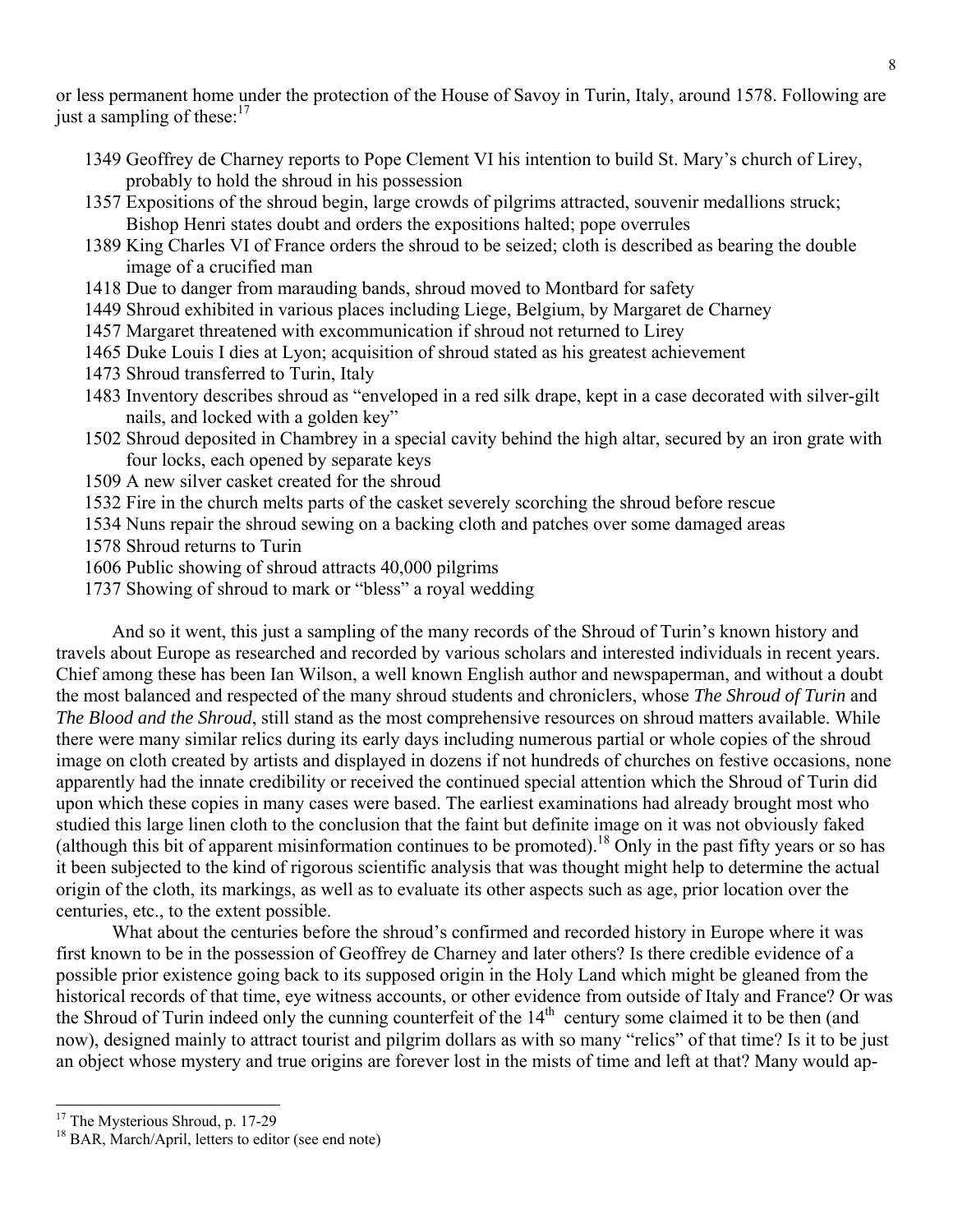parently like to leave it there in the realm of mysticism and faith so as to avoid having to make any kind of informed judgment on this ancient cloth.

It is important to note in this connection that there was one similar, and yet in some ways apparently different, relic in existence prior to the shroud which also had a special credibility among the ancients as well as an oral and written tradition connecting it to the early church. It was indeed quite different in that it did not exhibit anything like the full double figure back-and-front image which the Shroud of Turin holds, but only a much smaller portrait or face image. A significant number of references to this object, the famous Mandylion or "face cloth," have been located in the Mediterranean world, especially in connection with the ancient cities of Edessa and Constantinople in Turkey, each of which is known to have had possession of it for a period of time. The type of the documentation here is mostly second or third hand references, however, not original manuscripts, and so does not meet European standards of 1000 years later where many original records are still available. But there is a record to be found which should be acknowledged and evaluated at least on the same basis as one would other historical events and/or artifacts from those ancient days while taking into account both the passage of time and the different cultures involved.

The story of this Mandylion which had similarities to the shroud while still quite different in certain ways really comes to the fore with its capture by an army sent from Constantinople in 943 AD to Edessa in SE Turkey. It was to take possession of this famous relic for its own collection of religious artifacts, the largest in the world. Various speculations have been advanced as to the Mandylion's location in its earliest days including one that it had been taken by Peter to Antioch, a headquarters of Christian activity in the early years of the church.19 Perhaps the most persuasive and best documented account is a history of the Mandylion that was researched and prepared in Constantinople contemporaneous with its capture from Edessa.<sup>20</sup> Although it contains apparently reconstructed accounts of statements purportedly from Jesus and others, one can draw from it, as well as from additional manuscripts found much later in 1840 in a monastery in Lower Egypt and elsewhere, an account of its possible historical movement which goes briefly as follows:

- 30ff. Sometime after the resurrection a disciple named Thaddaeus ("one of the  $12/70$ ")<sup>20</sup> brought the cloth with a face image on it with him when responding to the request for a visit by Algar V, ruler of Edessa, who is subsequently converted
- 57 After Algar V's death the Mandylion is sealed in a niche above the west entrance gate of Edessa due to hostility on the part of his successor; knowledge of its location is lost
- 525 During reconstruction of the city's walls after a particularly destructive flood, the Mandylion is rediscovered and a new cathedral built to house and protect it
- 600's *Acts of Thaddaeus* cites existence of a strange Christ image on a sindon (burial cloth)
- 639 Moslems gain control of Edessa; Christian population and properties still tolerated including the Mandylion in a prominent role
- 943 Byzantine army from Constantinople besieges Edessa to obtain the Mandylion; city is later sacked by the Moslems
- 944 Mandylion arrives in Constantinople (Aug. 15), given its own site of special honor
- 945 History of Mandylion researched from then extant Syrian documents, published as the "Narration on the Image of Edessa"; also in "Sermon of Gregory Referendarius"<sup>21</sup>
- 1204 Crusaders sack Constantinople on Fourth Crusade; Mandylion disappears

Since we are not dealing with inspired Scripture here, it falls upon the historian to make his own judgment as to the trustworthiness of accounts such as these in the context of that other information developed from those ancient times. But what to make of the basic fact that one important relic, the Mandylion, described by contemporaries as having a faint sepia colored depiction of only the face of a man ("not made by human

l

<sup>&</sup>lt;sup>19</sup> Antioch and the Shroud, Markwardt, p. 3 (www.shroud.com.)

 $20$  The Anti-Nicene Fathers, p. 558 (ms. differ on of the 12 or 70)

<sup>&</sup>lt;sup>21</sup> The Mysterious Shroud, p. 108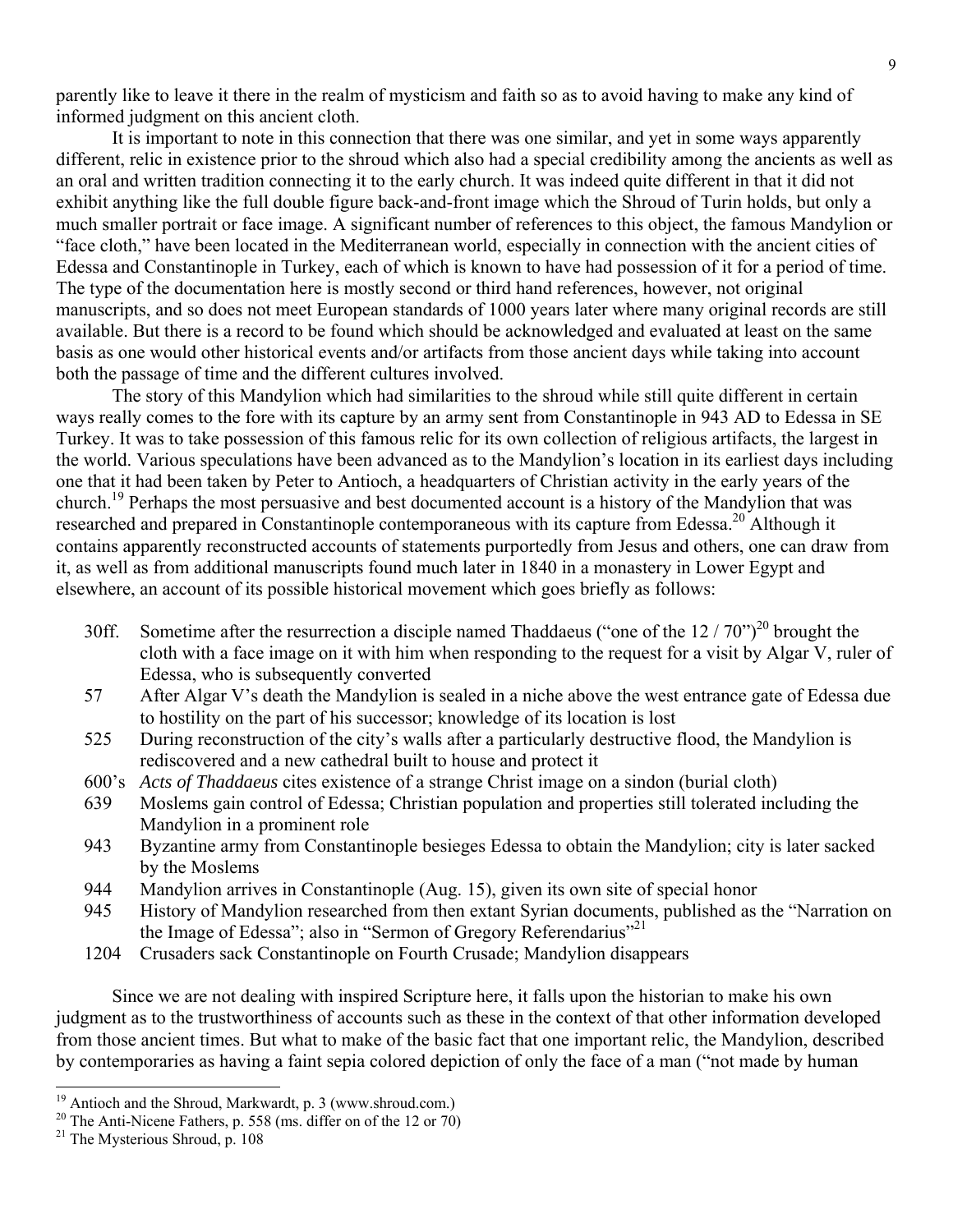hands" as the ancients put it) disappears, then another much larger one, also of a similar faint sepia (reddish-brown) depiction but now including the entire back and front of a male figure as well as the face, suddenly appears a little later in the same general time period? Could there be somehow a connection between the two in spite of the clear, evident differences in size and depiction?

There are several significant pieces of evidence that throw light on this apparent coincidence which have been noted by a number of scholars as well as students of the Shroud of Turin. There is the fact that the earliest depictions of Jesus in works of art from the Greek (not Jewish) world varied greatly according to the preference of the artist (St. Augustine in the fifth century complained that the portraits of Jesus then were "innumerable in concept and design... since we do not know of his extemal appearance nor that of his mother"). <sup>22</sup> Then around 550 AD, the time of the Mandylion's rediscovery, a dramatic change suddenly took place in that virtually all Byzantine mosaics, paintings, icons, coins etc. begin to depict the face image of Jesus almost uniformly as a bearded Jew remarkably along the lines of that found later on the shroud, with other areas soon following this practice. Still another significant development is that from around 1150 a number of paintings and manuscript illustrations of Jesus' death which have been located and dated include not just a face but a body length cloth as part of the burial scene.<sup>22</sup> As far as written records are concerned, a shroud with body image is recorded as being one of the royal treasures of Constantinople in a 1201 listing;<sup>23</sup> and the French crusader Robert de Clari reported in his diary having seen there the "body image on the cloth" being displayed in the Church of St. Mary of Blachernae in 1203.<sup>24</sup>

Could the two have been one and the same, and thereby a continuous history from the early appearance in Edessa to the present times established? Surprisingly, the answer appears to be a qualified if not absolutely verifiable "yes." The key may be found in the  $6<sup>th</sup>$  century "Acta Thaedaei" where the Mandylion image is spoken of as an imprint on a linen that was "*tetradiplon*" or "doubled in four."<sup>25</sup> A close check of the shroud today reveals among other markings a set of creases that would correspond closely to such a folding to eight thicknesses which would result in just the face being revealed. As Ian Wilson puts it in his study on the subject, "It appears that someone at the very earliest stages of the Shroud's existence mounted and folded the Shroud in such a way that it no longer looked like a shroud. Furthermore, this was done in such a clever way that either accidentally or deliberately, it deceived many generations."26 An explanation for this folding other than the evident convenience of handling and storage might be the concern for the Jewish traditional abhorrence of things that had to do with the dead. At some later date in Constantinople prior to 1150, if the two were indeed one and the same, the Mandylion would have been taken out of its frame with gold mounting and its true nature subsequently become known. Thereafter copies that were made no longer focused just on the face but the whole body image, often including the back side and at times even the earlier damage marks visible on the cloth. In addition, those public displays that are recorded no longer were of the folded version but of the whole body image. $27$ 

If one accepts this admittedly circumstantial case (which appears to become stronger with every new discovery), there is still that time period of about 150 years from the Crusaders' sack of Constantinople until the shroud's sudden (re-)appearance in the hands of Geoffrey de Charney which has not been truly accounted for. While a number of sometimes imaginative explanations for this gap in time have been offered, probably the best case made to this point has been for its possession by the Knights Templar,<sup>28</sup> a powerful secret Christian organization of the day long involved in the protection of pilgrims to the Holy Land and various crusader efforts. There is the additional fact that one of the last leaders of the Templars when the organization was decimated in 1307 by the King of France for political reasons also bore the name of "Geoffrey de Charney,"<sup>29</sup>

<sup>28</sup> The Mysterious Shroud p. 117-118

 $22$  The Mysterious Shroud, p. 110

<sup>23</sup> Die Palasrevolution des Johannes Komnenos, p. 30

 $24$  BAR, Mar./April, 1999 (see end note)

 $25$  Acts of Thaddaeus (Traps. of Writings of Fathers, p. 558)

<sup>26</sup> The Shroud of Turin, p. 102

<sup>&</sup>lt;sup>27</sup> The Mysterious Shroud, p. 114

<sup>29</sup> Ibid, p. 118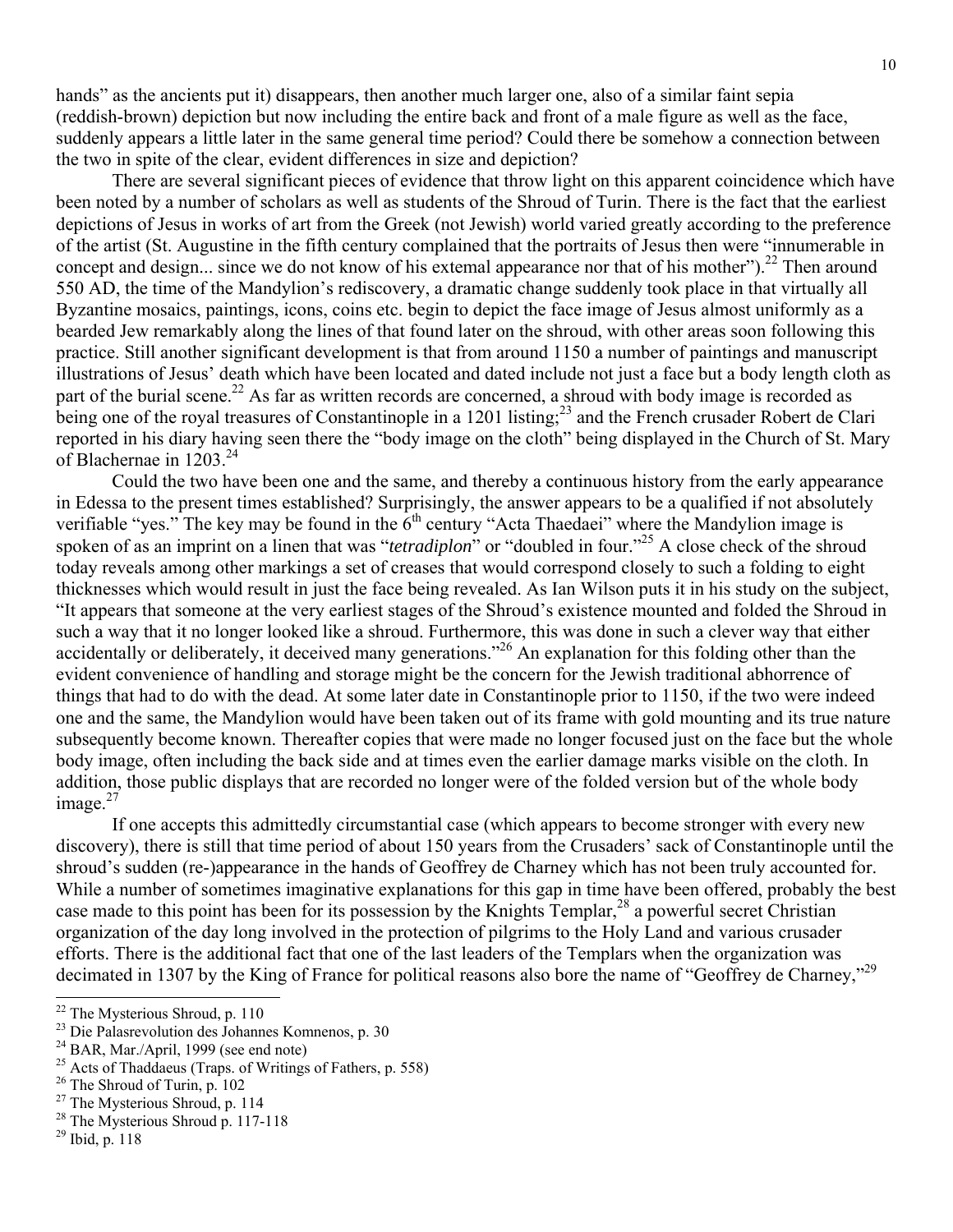and is known to have been an uncle of a later namesake, Geoffrey I, whose estate some fifty years afterward "suddenly" made public the family's possession of the shroud.

So, although the evidence is somewhat circumstantial as developed by historical detective work baring the future uncovery of new documents, one can find at least a reasonable case to be made for the Mandylion of ancient history and legend, and the Shroud of Turin from medieval times to the present, being quite possibly if not certainly one and the same object, just differently mounted and displayed. One will not make this an article of faith, of course, but this justifiably will continue to be an object of historical inquiry.

#### **III. Scientific studies attempted**

Much could be presented in this area since an enormous and varied amount of material from both objective and well-intentioned scientific sources, as well as from clearly non-objective individuals with a cause to promote, has been published (a good part of which is also accessible by internet). To go too deeply into this aspect of the shroud would be beyond the intended scope of this paper and in the end would probably not be fruitful for drawing any real conclusions. We will therefore just summarize briefly some of the more significant studies and arguments made which play into this topic together with references for those who wish to do further reading or research on the subject themselves. A number of end notes will also provide additional details.

A unique aspect of shroud study which sets it apart from that of most other ancient objects such as inscriptions, sculptures, pottery shards, etc., is the wide range of data from many disciplines that bear on it. Students of history, exegesis, archeology, anatomy and other fields of study have found reason to direct their attention and professional skills toward this controversial relic. While there are certain Scriptural and spiritual implications which may relate to the shroud, its authenticity is not strictly speaking a matter of faith but more a matter of satisfying one's own mind and judgment. An important aspect of making an informed and proper judgment on this question is insuring that an orderly process is used. One ought to expect the same objective professionalism and peer review in shroud studies as would be applied to other items of lesser significance which may (or may not) have come down from the distant past and which also have historical if not Scriptural implications.

It was a little over 100 years ago in connection with a rare exhibition of the shroud in 1898 that a totally unexpected event occurred as a result of "modern" technology. This also began to spark the interest of many people and open the door to various studies on the part of scientists. A series of black and white photographs taken of the shroud resulted in not just prints but also negatives with images that were far more detailed and revealing than the actual photos themselves. The clear and striking depictions of a bruised and beaten man, powerfully built, about 5 feet, 11 inches in height, bearded, with a serene expression, lying peacefully with his hands folded across his body in death, became a media sensation and focused growing attention on this shroud of which the general public was mostly unaware even though it was long held in special regard by certain religious folk. This mystery of a "negative" portrait on a piece of cloth was new to science and caught the attention of any number of individuals who sought an explanation.

One of the earlier attempts to evaluate the significance of these mysterious pictures was that of Dr. Pierre Barbet, a French surgeon, as recorded in his book *A Doctor at Calvary*. From later photographs which he had access to and a personal examination of the linen cloth at the time of the Turin exposition of 1933, Dr. Barbet came up with the following early observations based on his professional experience, findings which for the most part have been supported by subsequent studies:

- the blood marks were made by clotted blood rather than fresh flowing
- not a trace of painting can be seen even in magnified enlargements
- there is a noticeable swelling at the left cheek as if the person had been struck hard
- there are scourge marks all over the back side of the body, dumbbell shaped; the imprints slant upward on the shoulders, horizontal on the buttocks, down on the legs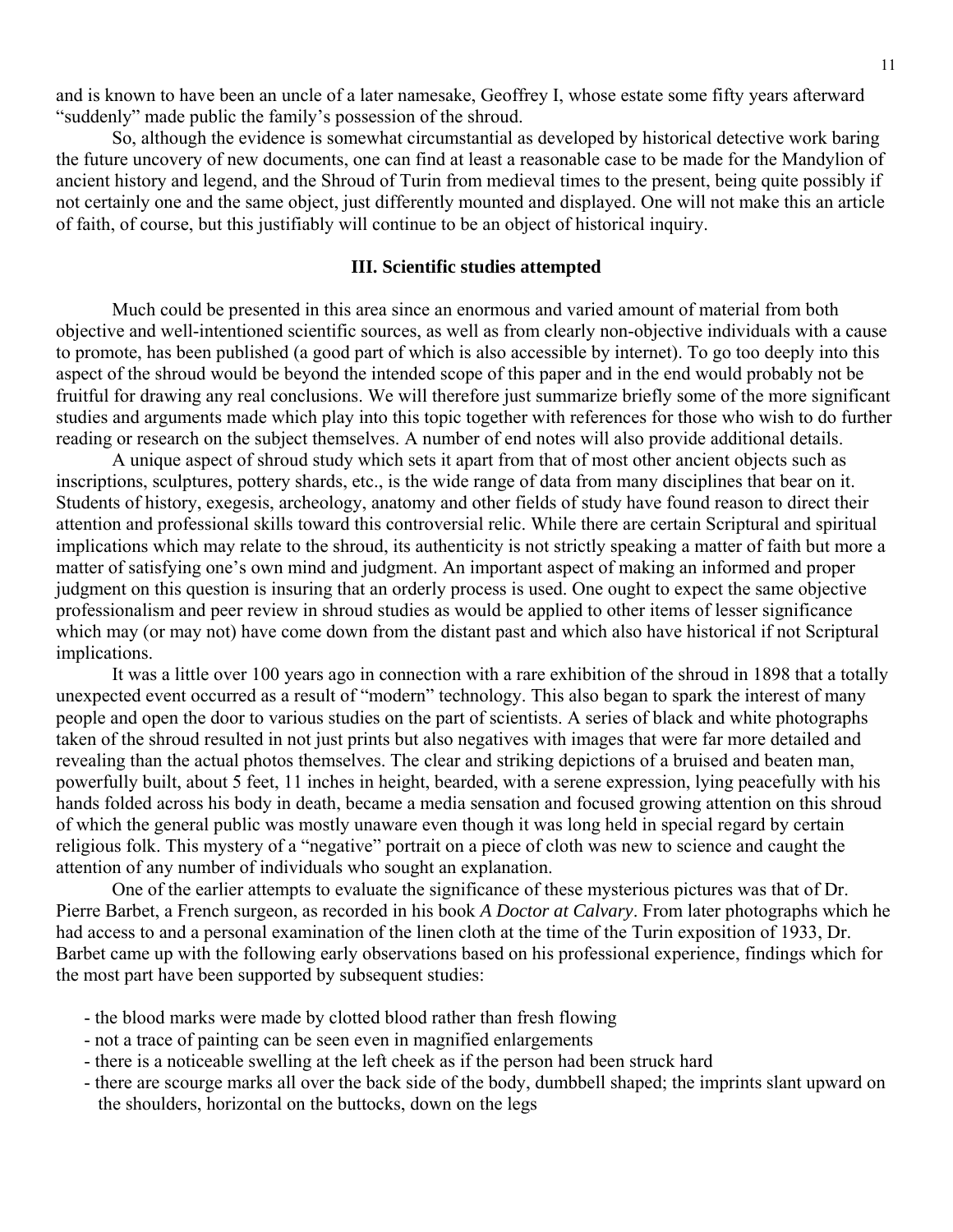- the blood flows from the head and side wounds are downward as if the one depicted was in a vertical position when they were caused
- the feet are slightly crossed
- the "hand" wounds are in the bony and ligamentous structures of the wrist area
- no thumbs are observed, as if having been forced in sharply as happens when the median nerve of the wrist is activated by an object forced through it

In addition, later more detailed studies of the image by the Shroud of Turin Research Project of 1978 as well as other studies by scientists revealed apparent injuries to the shoulder area from abrasions caused by the rubbing of some heavy object (crossbeam?) tied to the subject's outstretched arms; also damage to the left knee of the kind that would have occurred if a person fell with such a burden. Spillage of excess blood (group AB)<sup>30</sup> on the cloth from both the chest wound and the feet were noted of the kind that might have taken place if the body was laid in a prone position and covered. The marks on the scalp indicate a rough "cap" rather than the more traditional "crown" of thorns usually depicted in Middle Age and later paintings. The side wound matches exactly those of the Roman lance found in various excavations. A totally unexpected anomaly was the discovery of "three-dimensionality" in the image on the cloth when viewed through a VP8 analyzer of a sort never seen before on such material and which provided additional depth and detail.<sup>31</sup>

Another finding significant to shroud students was that by a Dr. Max Frei, professor of criminology at the University of Zurich. A biologist specializing in microscopic techniques, he was able to identify numerous tiny pollen grains on the shroud of the kind which criminologists use to determine the previous geographical location of objects under investigation. In 1973 he with two other experts identified these usually microscopic pollen grains obtained from adhesive strips applied to the shroud as having originated from at least 58 plants located in the general Mediterranean region, the greater number growing primarily or solely around the Dead Sea and Jerusalem. Others were also found from the areas of Constantinople and Greece, as well as France and Italy. This indicated that even though the clearest and most definitively recorded history of the shroud is confined to France and Italy, at one time it almost certainly had spent some years in or around the Holy Land. Later Studies by Dr. Alan Whangaer detected faint images of flowers on the shroud mainly around the head, these of a variety of species all of which are found in Israel.<sup>32</sup> Still others using modern computer enhancement techniques have identified coins covering the eyes of the man in the shroud, one of which appears to be a tiny lepton or mite from the time of Pontius Pilate of which four letters are visible and inscribed as follows (underlined here): TIBEROU CAISAROUS.<sup>33</sup>

As one reads the results of these studies as well as the debate and back-and-forth interpretations of the various scientists involved, one realizes again the truth of the old statement that scientists or "experts" in their fields can find reason to debate any apparent "facts" or conclusions based on their own past experience, expertise, or simple personal bias, often coming up with conflicting conclusions from the same data. While some consensus has developed around the findings above as a result of repeated tests and evaluations by a variety of individuals, one large area of controversy where there is still much confusion and debate relates to the attempted Carbon-14 tests of 1988 on a piece cut. from one edge of the shroud. For years permission had been sought from its guardians for a small piece of the linen to be subjected to this basic test in which so many had come to place their trust (in spite of the many problems and inconsistencies with similar tests in prior years). When this permission finally was granted and the results came in, to the shock of some and the delight of others a date of between  $1260$  and  $1390<sup>34</sup>$  was reported, apparently ruling it out as an object that could have come down from the time of the early church or Jesus himself.

<sup>&</sup>lt;sup>30</sup> New York Times, 8/3/99

<sup>&</sup>lt;sup>31</sup> The Mysterious Shroud, p. 47-49

<sup>32 &</sup>quot;Pressed Flowers," Danin (www.shroud.com/papers)

 $33$  Current Anthropology, p. 7

 $34$  Ibid, p. 134-135; also: www.shroud.com/htm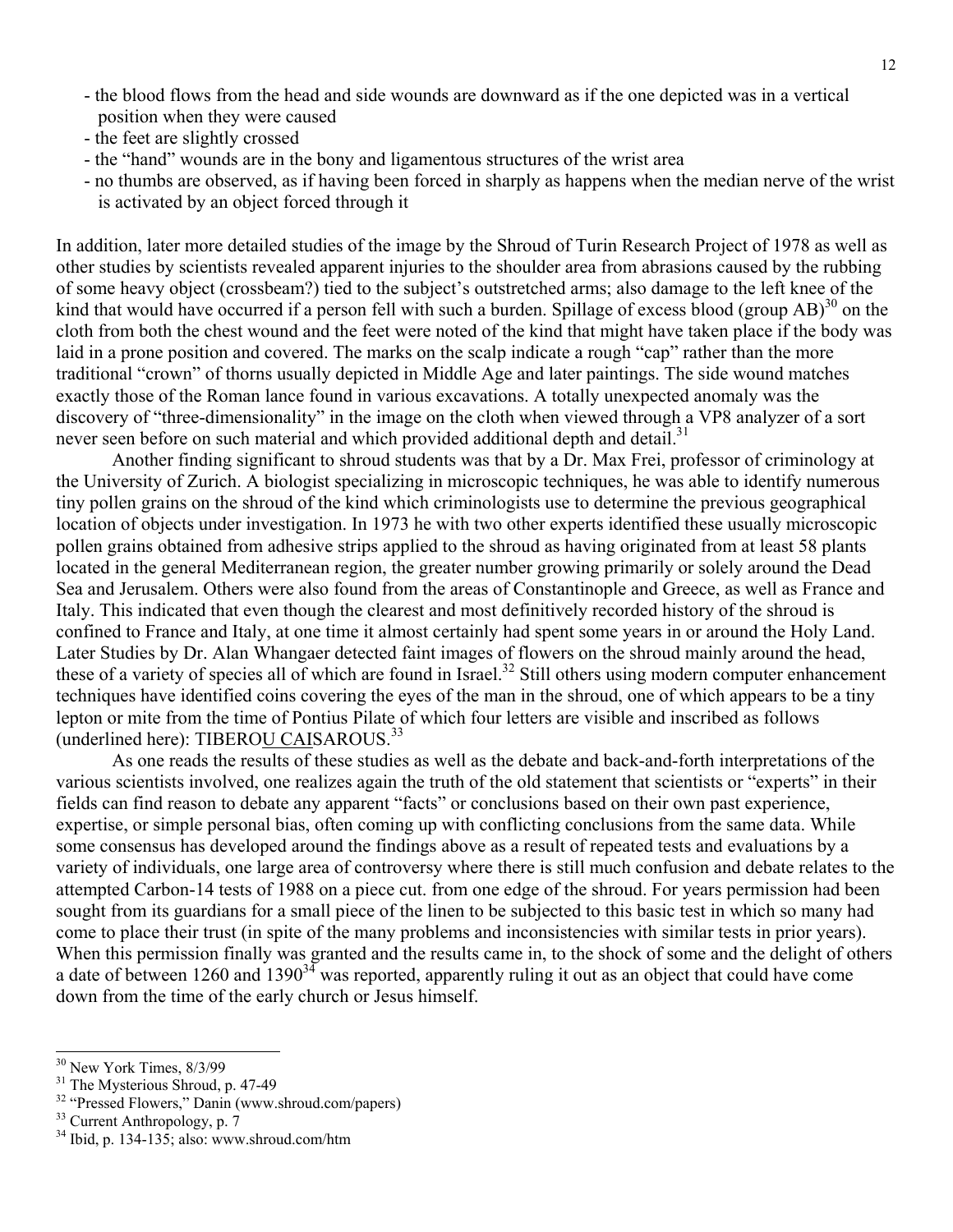The initial shock on the part of those who had long been studying this object and had attempted to date it by using other legitimate approaches was palpable. Media attention, great until then, virtually disappeared. But then "peer review" of this C-14 test, its methodology and limitations began. While much could be said on this subject (books have been written), significant concerns were expressed over such matters as the location of the sample taken (an edge piece with seam rather than from the body of the cloth); that just three laboratories were used rather than the proposed seven; that one dating technique was employed rather than several; and over the lack of careful collating and tabulation of results before releasing to the public.<sup>35</sup> Severe contamination of this sample also was suspected from hundreds of years of handling and display often while illuminated by smoking candles or torches. Subsequent studies have revealed significant amounts of bacteria and fungi growing inside the linen fibers of the shroud themselves, as well as a biogenic varnish on the threads, much of which cannot be removed by traditional cleaning techniques. These have been demonstrated to have a significant impact on the C-14 results of other objects similarly contaminated.<sup>36</sup> Since there is doubt that any kind of process presently available can remove this type of contamination, even new attempts to redo the C-14 approach would not appear to offer prospect of a more conclusive result. It illustrates the problem that true science—the search for "knowledge" of this world God has placed us in—has to deal with. Scripture is God's perfect revelation of truth. "Science" as we know it is dependent on man's imperfect observations and judgment, and thus subject to change. So it has been in the past, and so it will always be.

#### **IV. Evaluation/Conclusion**

There are few unprejudiced observers of the Shroud of Turin and the controversy it has generated over the centuries whether in theological, scientific, historical, or other circles. As John Walsh in *The Shroud* puts it, "The Shroud of Turin is either the most awesome and instructive relic of Jesus Christ in existence...or it is one of the most ingenious, most unbelievably clever, products of the human mind and hand on record. It is one or the other; there is no middle ground."37 No doubt tens of thousands and more of religious folk, pilgrims and other observers over the centuries have approached it with the same wonder and/or doubt: the shroud—is it, or isn't it—the true burial cloth of Jesus?

Since Scripture does not help with the answer beyond telling of the last recorded observers of the shroud in the newly opened grave, we are left with only circumstantial evidence to deal with. Perhaps it is good in this regard that there have been so many who have attempted to falsify or disprove the possibility that this ancient piece of linen could have been the actual burial cloth of Jesus by such means as historical research, anthropological studies, or scientific testing. In contrast to most expectations, the results of these efforts in the end have left the door still quite open to the possibility of its being in fact a  $1<sup>st</sup>$  century relic with a true body image, instead of locking it tight as intended (the C-14 experiment not-with-standing). What is the particular circumstantial evidence that those with an interest or concern will encounter when they look into this subject of the Shroud of Turin? It would include such items as:

- An account of how the shroud may have moved from Jerusalem to Edessa (based on  $6<sup>th</sup>$  century manuscripts as well as others available when the  $9<sup>th</sup>$  century history was written)
- various references to a Mandylion/shroud from the  $6<sup>th</sup>$  to  $9<sup>th</sup>$  century including its capture by forces from Constantinople and early reports of an image on it
- the quick acceptance among religious leaders and artisans of a standard version of Jesus' features after 560 AD which was virtually identical to that now found on the shroud
- the pollen studies, coin and flower images etc., brought into the picture by recent high-tech enhancement testing

l

<sup>&</sup>lt;sup>35</sup> BAR, March/Apri1 1999, letters to editor

<sup>&</sup>lt;sup>36</sup> The Mysterious Shroud, p. 134-135

 $37$  The Shroud, p. 8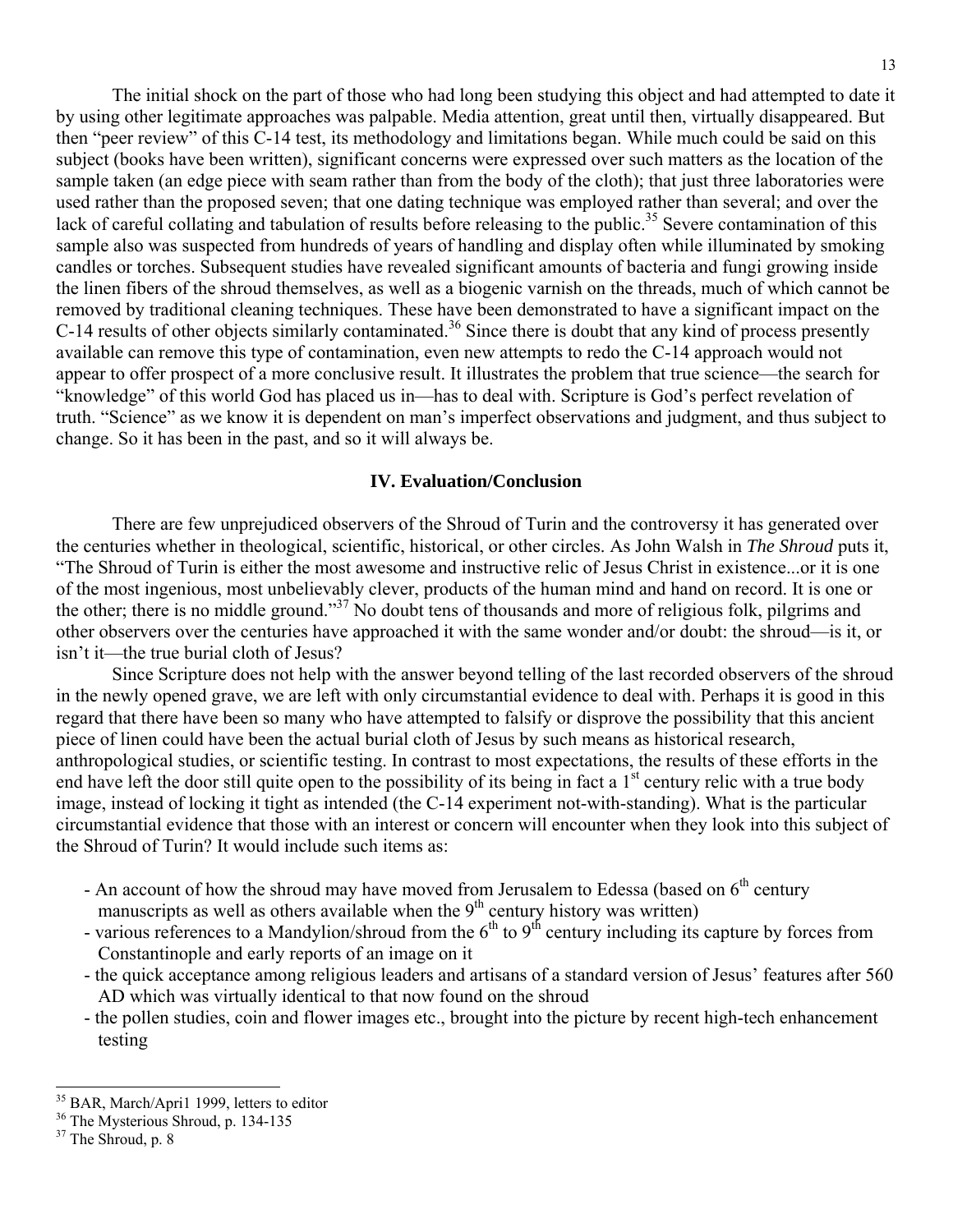- the close correlation between Scripture and the wounds clearly depicted on the shroud image (bruises, "crown" of thorns, scourge marks, hand, feet and side wounds)
- the extraordinary one-of-a-kind image on the linen cloth revealed by photography

How was this image formed—whatever its source—thus making the Shroud of Turin unique among the relics of old? That is still the question which has mystified people through the ages to this day, from those who have sincerely believed it to be the image of Christ, to those who have had only an intellectual interest in finding an explanation. There are still the "professional doubters,"38 of course, who have their theories of an artist or some unknown human hand having used something, perhaps an acidic solution of some sort applied to the linen cloth to make the faint image seen there (paint pigments have not been located). Invariably they find themselves still having to deal with the "negative image" problem of photography which apparently cannot be duplicated.

Unless one wants to move into the supernatural in order to find an explanation (there was a supernatural event which did take place in the tomb on the third day!), one may need to turn to the single parallel from the natural world where a comparable sort of image can be found. Sometimes called Volckringer patterns<sup>39</sup> after a French pharmacist who brought attention to the unique characteristics of a process used in botany departments all over the world, they are found in collections of pressed plants and leaves whose images are imprinted on the paper sheets used to store them for periods of time. These very unique images are also sepia in color; occur on both sides of the specimen; offer considerable detail of the plant involved; and show inverse relief characteristics which become fainter with increasing distance from direct contact with the paper. Interestingly, they also offer the same kind of photographic detail when viewed as a negative, as well as the three-dimensionality found on the Shroud of Turin. What might these plants and a possible human body have in common which would produce such an image? Lactic acid naturally present in plants as well as in body sweat appears to be the answer, although the presence of other resins and oils too may play a role.<sup>40</sup> This is a possible natural solution for the shroud image, a mystery which has caused some to reach for various highly imaginative ideas such as bursts of radiant energy from within the body at death, a purposeful image left by Jesus, etc. Again, while only circumstantial in nature, this has been considered to be one more "piece of the puzzle" which could tie that famous shroud now in the hands of the church in Turin, Italy, to the 1<sup>st</sup> century burial cloth of Christ. The conundrum is, if the shroud image was not in truth formed by a wrapping around the bruised and battered body of a man, how else might it have been accomplished? It is a question still searching for an answer.

Some may also wonder in what ways this shroud might be "instructive" as John Walsh put it before, if one were to grant its legitimacy as the original burial cloth of Jesus Christ? Well, it would among other things tell us something about the physical size, the noble appearance, even the very features of the Lord. It would confirm the severity of his treatment at the hands of the Jews and Romans in the beatings and scourging received, as well as the wounds in his feet and his side. It would give correction to how artists through the ages have long depicted the "crown" of thorns (more like the eastern mitre or cap than the European medieval crown), as well as the proper location of the nail wounds in the "hands," both of which speak against it being the work of a  $14<sup>th</sup>$  century forger. It may point us to a better understanding of Jewish and probably also early Christian burial practices of the  $1<sup>st</sup>$  century, an area where some confusion still prevails.

In the end, of course, the matter of the shroud is primarily an intellectual, and perhaps emotional, one for those who may be personally intrigued by the questions it sets forth. But not one soul will be gained for the Kingdom of God by evidence which may or may not be forthcoming from this ancient piece of linen. Not one will be lost if a satisfactory case cannot be made for its authenticity. It is the individual's response to the gospel, to the cross and the message of atonement and salvation coming from it, that will continue to make all the difference there. As one member of the 1978 team which gained permission to study the shroud put it, "People

l

<sup>&</sup>lt;sup>38</sup> Current Anthropology, p. 7 (see end note)

<sup>&</sup>lt;sup>39</sup> The Mysterious Shroud, p. 99

<sup>40</sup> The Mysterious Shroud, p. 100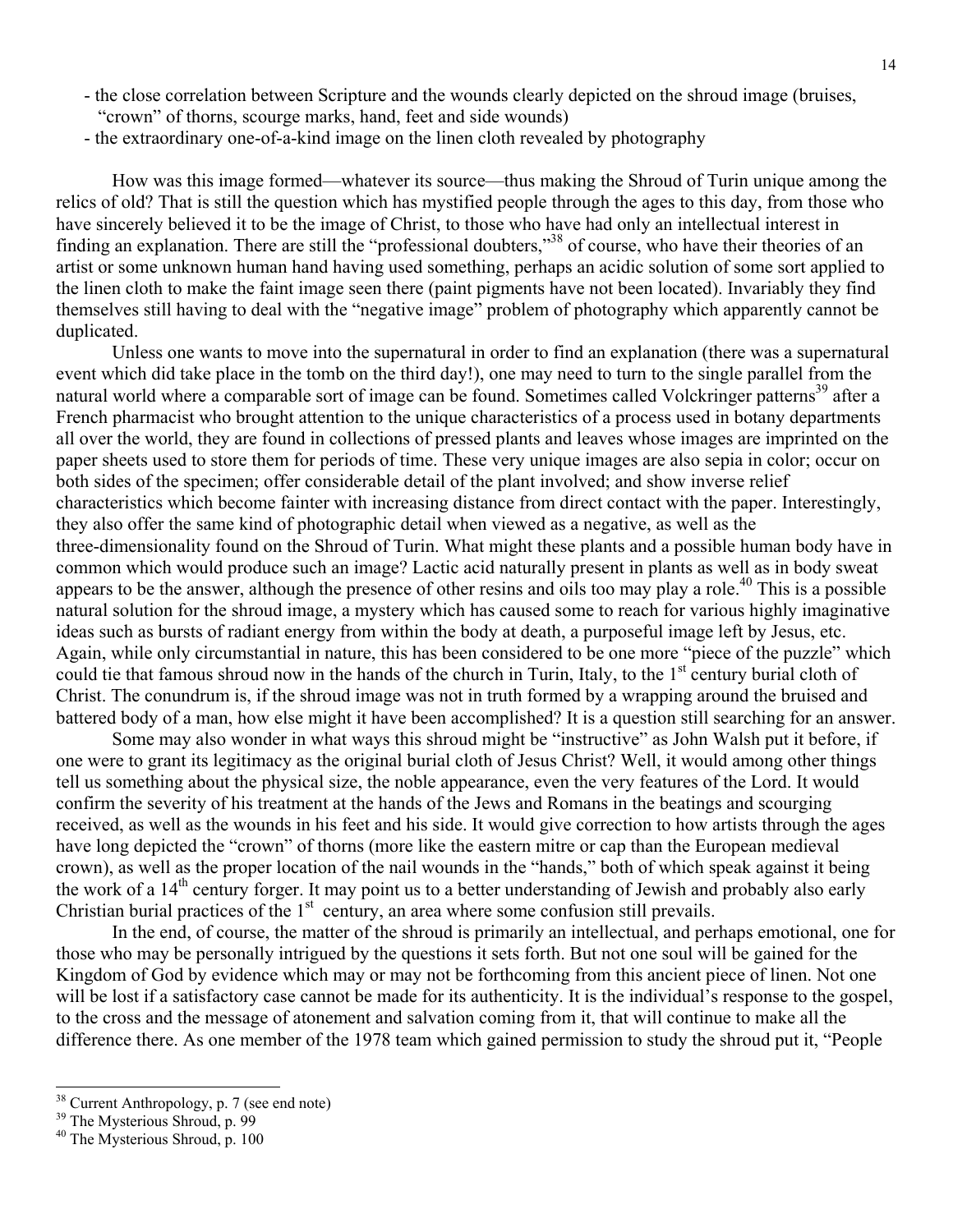who have faith don't need a relic or an icon or an image. People who don't have faith aren't going to buy it even if we could prove that it was Christ, which no one will ever be able to do." $41$ 

So it will be for us in the WELS and also our people. We may want to be prepared to provide the information and resources that are out there for those who are sincerely interested in looking into the shroud for their own personal reasons. There is nothing to fear from that any more than from the study of other relics; from one wanting to take a trip to view the Holy Land or other historical or archeological sites; or from similar activities relating to Christian faith and history. This, I believe, is or should be the true "Lutheran" approach to these matters rather than the almost automatic rejection of such items from the past we sometimes encounter.<sup>42</sup> After all, the entire Biblical narrative is set firmly into history as we commonly understand it. Our God came into history as its creator, then as a man in the person of his own Son. But, in the end, we will point our people back to Scripture and God's own complete and inspired account of history (or "His-story" as one of our old professors used to put it) and the plan of salvation as he carried it out through his own Son. The acceptance of this precious gospel teaching by God's grace and the Holy Spirit's working, or its rejection due to one's own will and mindset, is what will make the real difference for each individual soul. It will not be the consequence of the on-going debate, or new discoveries, if any, relating to what today is know as the Shroud of Turin.

Finally, to the question why this single burial cloth from ancient times, if one were to grant it to be that which once covered the body of our Lord, was preserved and all others which covered the bodies of the dead in Jewish tombs from those early days were not, we may go back again to Scripture to find the answer. It was given indirectly to the church by Peter on Pentecost,<sup>43</sup> then also later repeated by Paul to the people of Antioch,<sup>44</sup> statements which reference an even more ancient prophetic source privileged by the Spirit to foresee this circumstance though without a full understanding. There, David the Psalmist wrote, "You will not allow your Holy One to see decay/corruption."<sup>45</sup> All other burial shrouds "corrupted" along with the bodies they covered until the remains finally were moved to that special carved box or ossuary found in most tombs and the bones thus "gathered to their ancestors." The shroud of Jesus did not suffer this fate, but remained for the women and the disciples to view after the tomb had been opened. If this is indeed that shroud referenced in the gospels, it bears witness not just to the truths of Scripture as to the manner of Christ's death, but also by its very existence to the account of his resurrection and life after the grave. Perhaps that is why many have sought so desperately to discredit it over the years - not for the shroud's own sake, but for the Easter message which even the possibility of its continued existence proclaims to all.

But for us, after we have each come to terms in our own minds with the question of the Shroud of Turin's authenticity, let it then be put aside; or, at most, the information used to assist others who are searching. It is an interesting relic with an interesting tale to tell. For many, no doubt, Christians and non-Christians alike, it may be the most intriguing, and perhaps instructive, relic of all to have come down through the centuries. But Scripture and God's record therein of this world's history, and his plan for that world which is to come, a plan centered on the cross of Calvary, is of greater interest and of far greater significance to us. It is that which will be most on our minds and hearts when we see the Lord coming dressed in glory on the Final Day. It will not be the ancient piece of linen, special as it may have been, left behind in a borrowed tomb which bore the name of another, now almost 2000 years ago.

Minneapolis Tribune, 12-23-81, p. 7-A

<sup>42</sup> Shroud a Hoax, Christian News, 4/12/82

<sup>43</sup> Acts 2:27

<sup>44</sup> Acts 13:35

<sup>45</sup> Psalm 16:10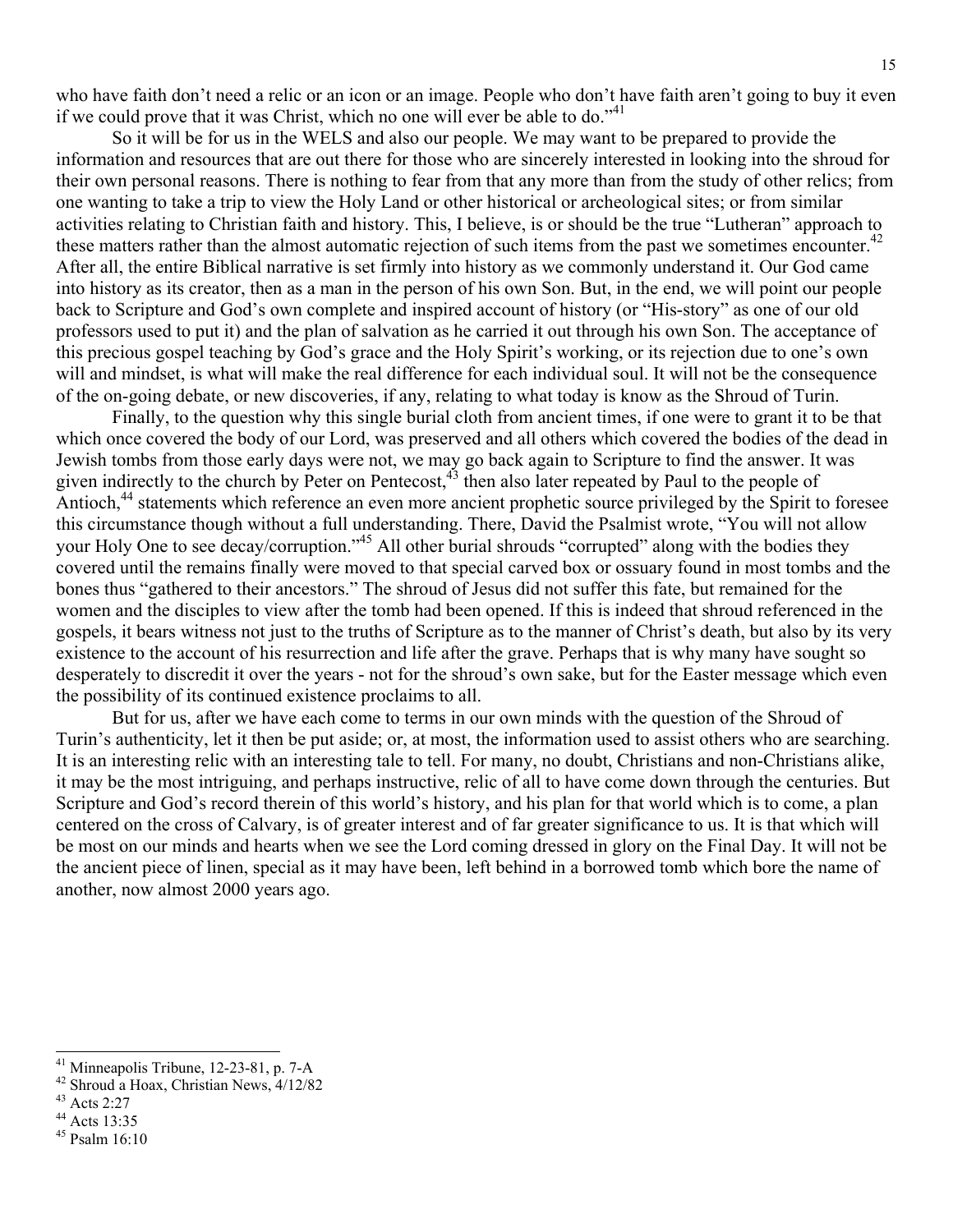## **End notes**

# 3. Gary Baumler, "The People's Bible - John," p. 255 (E-mail update below:)

"Although the Greek word 'deo' can be translated 'wrapped' (almost any synonym of 'bind' is possible depending on the context), it seems that the root meaning 'bind' would do nicely. When harmonizing with the other Gospel ac counts, I think you have a plausible solution. Keep in mind that it was common for John to omit details that the other Gospels already reported. It seems he expected his readers to be familiar with the others. Also, he sometimes included details that they didn't report. It's certainly feasible that the burial included some kind of binding of the hands and feet (or the body). The text says they bound the 'body,' but that could mean in the traditional way, i.e., the hands and the feet, and then they wrapped the body in a shroud - which would be consistent with all the Gospels. You've aroused my curiosity. If I get the opportunity. I may try to research this a little farther yet." (Gary Baumler: e-mail 2/14/00)

# 8. Wilson, "The Shroud of Turin," p. 39

"We can also detect that, as in Jewish custom, the man of the Shroud seems to have been bound at head, hands, and feet. On the Shroud there is a distinct gap between the frontal and dorsal images of the head, almost certainly indicating the presence of a chin band tied around the face. A binding cloth or cord at this point would almost certainly indicating the presence of a chin band tied around the face. At the region of the wrists we may perceive that there is an apparent break in the blood flow immediately to the left of the covering hand. A binding cloth or cord at this point would almost certainly have been functionally necessary to counteract the effects of rigor mortis, which according to some medical opinion would have tended to return the arms to the original crucifixion position. In the area of the feet, the possible presence of a similar cord or binding cloth is less obvious, but there is a blank in the image at precisely the most likely position."

# 9. "Jewish Cemeteries," (Jewish Cemeteries web site)

"Jewish law prohibits embalming or cometicizing the body, which should be wrapped in a simple white shroud and buried, ideally within 24 hours after death."

Also: "The Jewish Book of Why," p. 49-53; "Dictionary of Judaism in the Biblical Period," p. 103-105

# 14. Meacham, "Current Anthropology," Vol. 24, p. 9

"The placing of coins or shards over the eyes of the corpse was known among medieval Jews and believed to be an ancient tradition...Recent excavations at Jewish tombs of the 1<sup>st</sup> century AD near Jericho have yielded the first evidence of this practice; two coins (AD. 41-44) were found inside a skull, undoubtedly having fallen through the eye sockets."

## Wilson, "The Mysterious Shroud," p. 129

"In the course of their study of the VP8 three dimensional images (on the shroud), Drs. Jackson and Jumper thought they could discern small button-like objects, possibly coins, laid over the man of the Shroud's eyelids... High magnification photography... revealed what seemed to be four letters, UCAI, arranged in a coin-like curve surrounding a shape resembling a shepherd's crook. As it happens, among the known coins of Jesus' time is a tiny lepton or mite of Pontius Pilate bearing an astrologer's staff accompanied by the inscription TIBERIOU KAISAROUS...(of which) the UCAI might be the central letters with a C substituted for the Greek K..."

## 16. Dr. David Scaer, "Concordia Theological Quarterly," Jan. 1979, p. 47-49

"The Christian Century has pontificated upon the shroud in the following manner: 'There's one chance in a billion times a billion times a billion that the image on the cloth could be Christ.' This weighty pronouncement is certainly an overstatement. The image on the shroud fits perfectly the accounts of the suffering and death of Jesus portrayed in the Gospels...The chances that another Jewish victim of the Roman soldiers would so perfectly fit the Gospel description of Jesus are statistically insignificant. The idea that a(nother) man was deliberately crucified in such a way as to match the account in the Gospels cannot be considered seriously. Such a theory makes a good horror story, but not good history. In spite of the increasing attention being given to the shroud, the Protestant world has been remarkably reticent about its possible authenticity. One basic reason for the lack of any widespread Protestant enthusiasm for the shroud may be a general negativism towards relics that is part of the heritage of the Reformation. Luther's doctrine of free grace flew right in the face of the medieval idea that one could obtain forgiveness of sins through the veneration of relics...one's judgment as to the authenticity of the Shroud of Turin should not be influenced by the use or abuse of relics in the R. C. church...Evidence of the shroud's authenticity cannot simply be dismissed on the grounds that most relics are frauds or that they have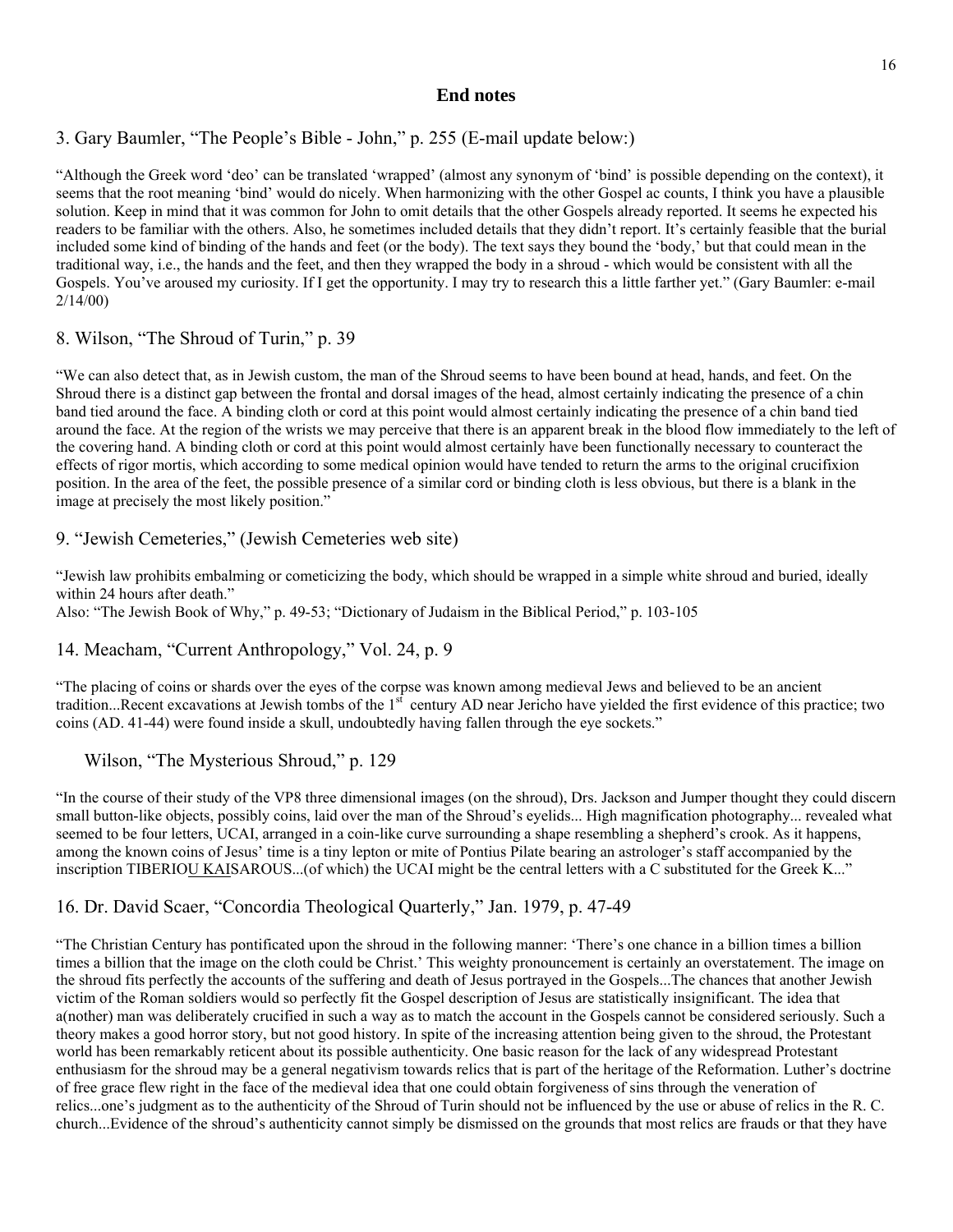been abused. By this kind of reasoning Palestine itself would come into question. The question of the shroud's authenticity must be judged on its own merits...One suspects that the noticeable lack of Protestant enthusiasm for the shroud stems not only from the natural aversion to relics, but also from an ideological bias engendered by the thought of Barth and Bultmann. Karl Barth based his theology upon a concept of 'God's Word' which had no need of real history... Modern biblical scholarship has narrowed itself down to a bare bones historical minimalism. Scarcely the shadow of Jesus is left...Many Christians of the first decades saw almost daily the palace of Pilate, the temple, Golgotha, and the tomb where Jesus was laid. These things were constant historical reminders that the Jesus who was now reigning in glory at the Father's right had had indeed lived and died among these people. For them these sacred places were authentic ties to the life of Jesus. The Shroud of Turin may very well be an authentic link with a past which was not only sacred but real."

# 18. Ronald L. Byrnes, "Letters to the Editor, Biblical Archeological Review," March /April, 1999

"Those of us who have kept abreast of the Turin Shroud research over the last 30 years can only shake our heads in pity as Walter McCrone trots out his tired old iron-oxide-and-gelatin-paint horse once again, ignoring the basic scientific fact that the fibrils that make up the image area on the cloth show no trace of any pigment material whatsoever. All of the other chemists and physicists who have examined these fibrils under powerful microscopes, plus infrared and ultraviolet rays, agree that the image fibrils are darkened due to severe oxidative dehydration, i.e., they were shriveled by heat, just as a quick, light scorching (or acid burning) of the linen would have produced. The explanations of McCrone (and well-intentioned but ill-informed commentators like Gary Vikan) are even less believable than the possible authenticity of the shroud. Come on, Walter, put that old horse out to pasture!"

### 24. Peter Demboroski, "Letters to the Editor, Biblical Archeology Review," Mar. / April, 1999

"(At the church) which they called My Lady St. Mary of Blachernae, was kept the syndoine in which Our Lord was wrapped, which was stood up straight every Friday so that the figure/body image of Our Lord could be plainly seen there. No one, either Greek or French, ever knew what became of this syndoine after the city was taken."

### 38. Meacham, "Current Anthropology," Vol. 24, p. 7ff.

"Much publicity has been generated by the assertions of McCrone, a former STURP consultant, that the image is a painting, judging from the microscopic identification of traces of iron oxide and a protein (i.e., possible pigment and binder) in image areas. The STURP analysis of the Shroud's surface yielded much particulate matter of possible artists' pigments such as alizarin, charcoal, and ultramarine, as well as iron, calcium, strontium (possibly from the soaking process for early linen), tiny bits of wire, insect remains, wax droplets, a thread of lady's panty hose, etc. However, this matter was distributed randomly or inconsistently over the cloth and had no relationship to the image, which was found to be substanceless, according to the combined results of photomicroscopy, X-radiography, electron microscopy, chemical analyses, and mass spectrometry. McCrone's claims have been convincingly refuted in several STURP technical reports (Pellicori and Evans 1980:42; Pellicori 1980:1918; Heller and Adler 1981:91-94; Schwalbe and Rogers 1982:11-24). The results of previous work by the Italian commission also run totally counter to those claims (Filogamo and Zina 1976:35-37; Brandone and Borroni 1978:205-14; Frei 1982:5). Undaunted, McCrone (personal communication, 1982) continues to stake his reputation on the interpretation of the Shroud image as 'an easel painting...as a very dilute water color in a tempera medium."'

"I would reject the claim that there are dated objects 'more exposed' than the Shroud. In any event, what archaeologist worth his salt would give any credence to a date on an excavated sample which had been handled by hundreds of workers, kept in C02-rich and high-humidity atmospheres, remained missing for along while, been boiled in oil (mentioned in a 16th-century text), washed, burnt and repaired, and touched to the sick and to fresh paintings, had wax dribbled onto it, etc.? Unless, of course, the result was to his liking after all! Backward contamination is so rare that it may be dismissed, and the eventual dating of the Shroud will at least provide a minimum age."